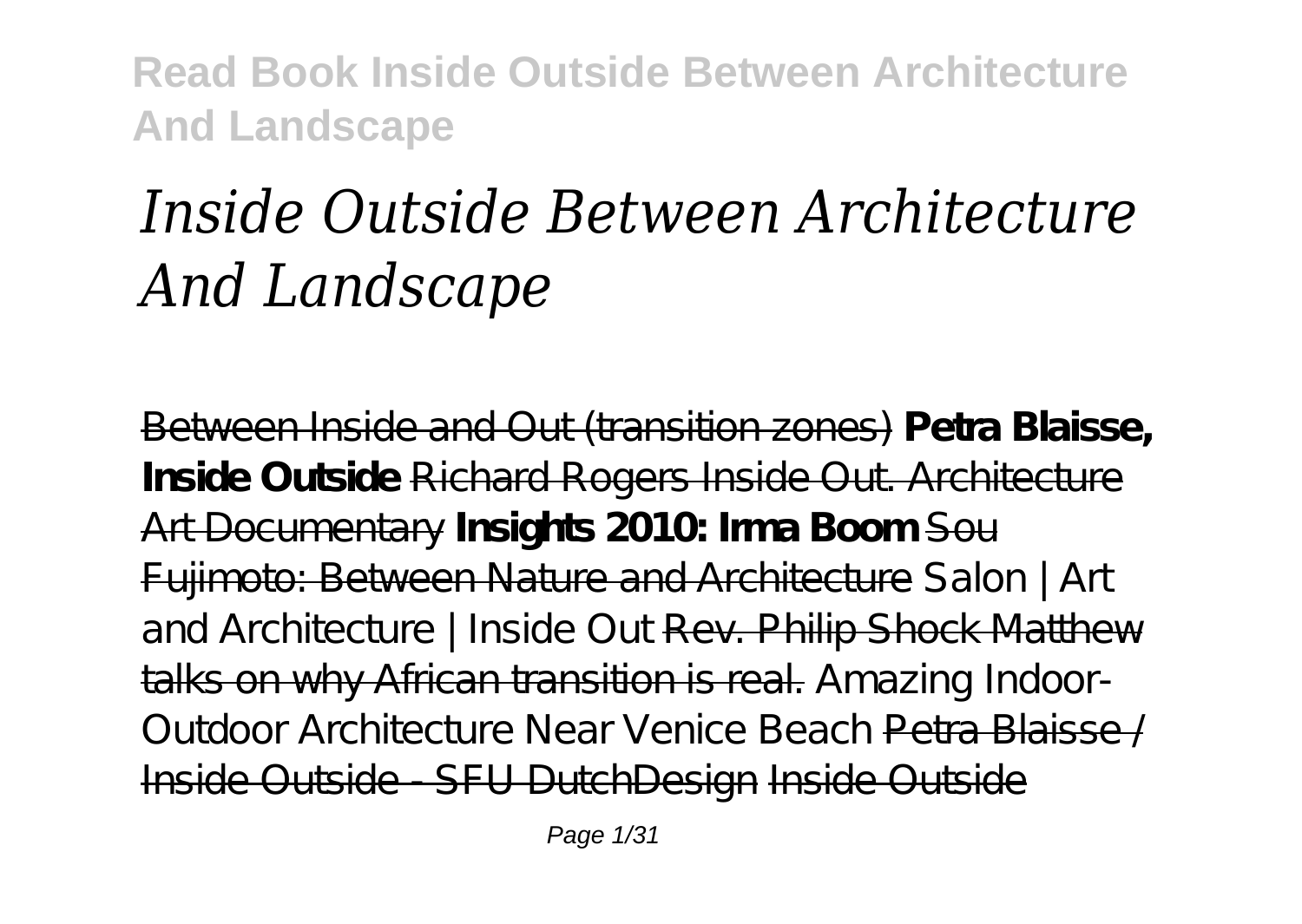Upside Down Read Along **Architecture Project ReScript - Inside Outside. 3 Semester.** *How to Link Indoor and Outdoor Spaces* **\"Every kind of architectural definition has an in-between space\" - Sou Fujimoto**

Mark Wigley | Architectural Theory: A Room by Any Other Name?Architecture BOOK REVIEW | Operative design + Conditional Design Anita Berrizbeitia, \"On the Limits of Process: The Case for Precision in Landscape\" **How This Radical House in Greece Brings the Outdoors Inside | WSJ Award winning Inside outside house that camouflages with the landscape** Concept of Inside and outside **Further outline of book: general exploration in synthesis of Metagram and Metatype \u0026 the false** Page 2/31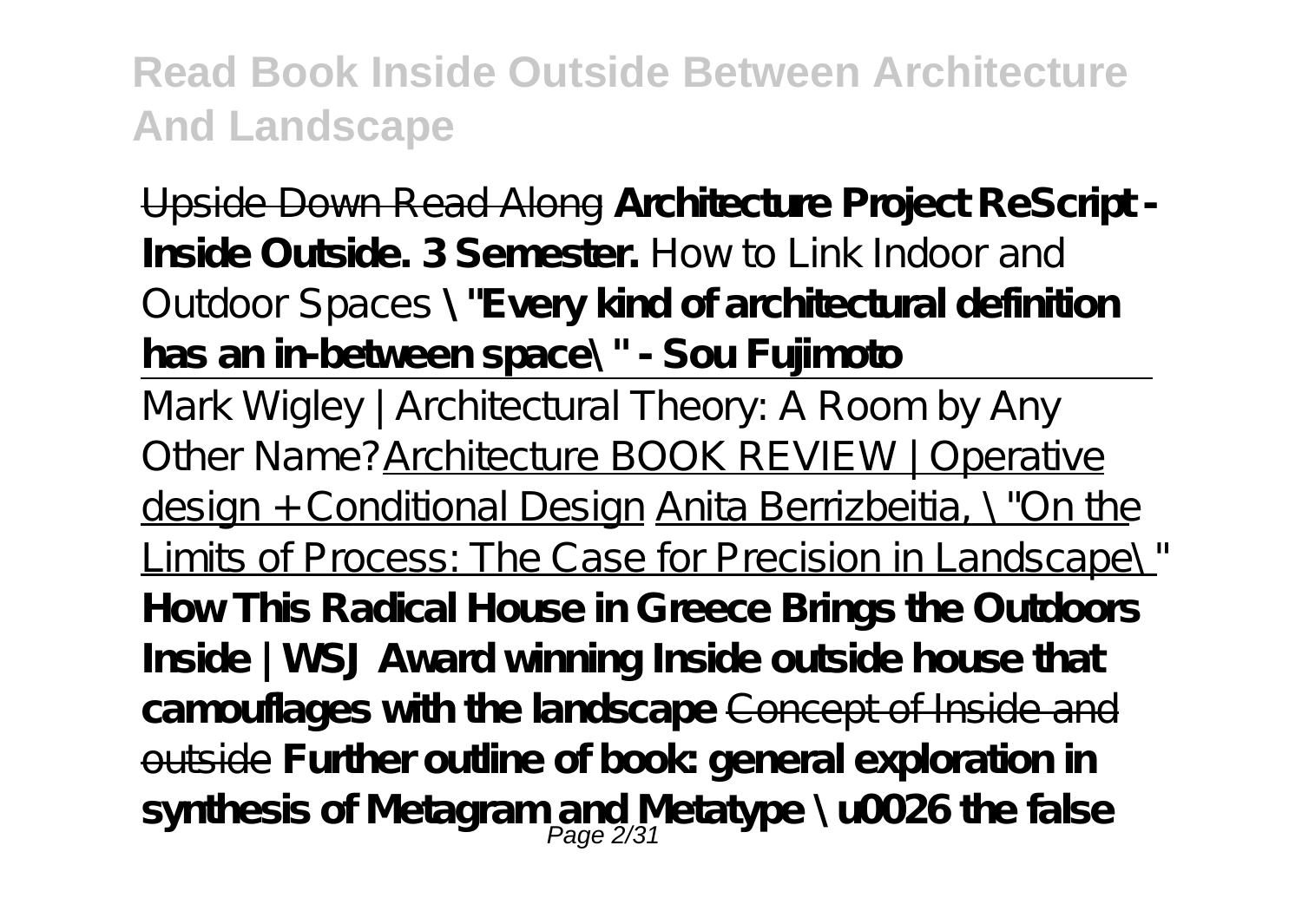**ego.** Inside Outside Between Architecture And Inside Outside: Between Architecture and Landscape (Gloucester, MA: Rockport Publishers, 1999), by Linda Pollak and Anita Berrizbeitia, explores the dance between the environment and buildings in a series of strategic critical operations and is both an analytical and discursive tour of significant modernist and postmodernist projects ranging from Louis Kahn's Kimbell Art Museum (1966-1972) to Villa Dall'Ava (1984-1991) by Rem Koolhaas.

Inside Outside: Betweenting Architecture and Landscape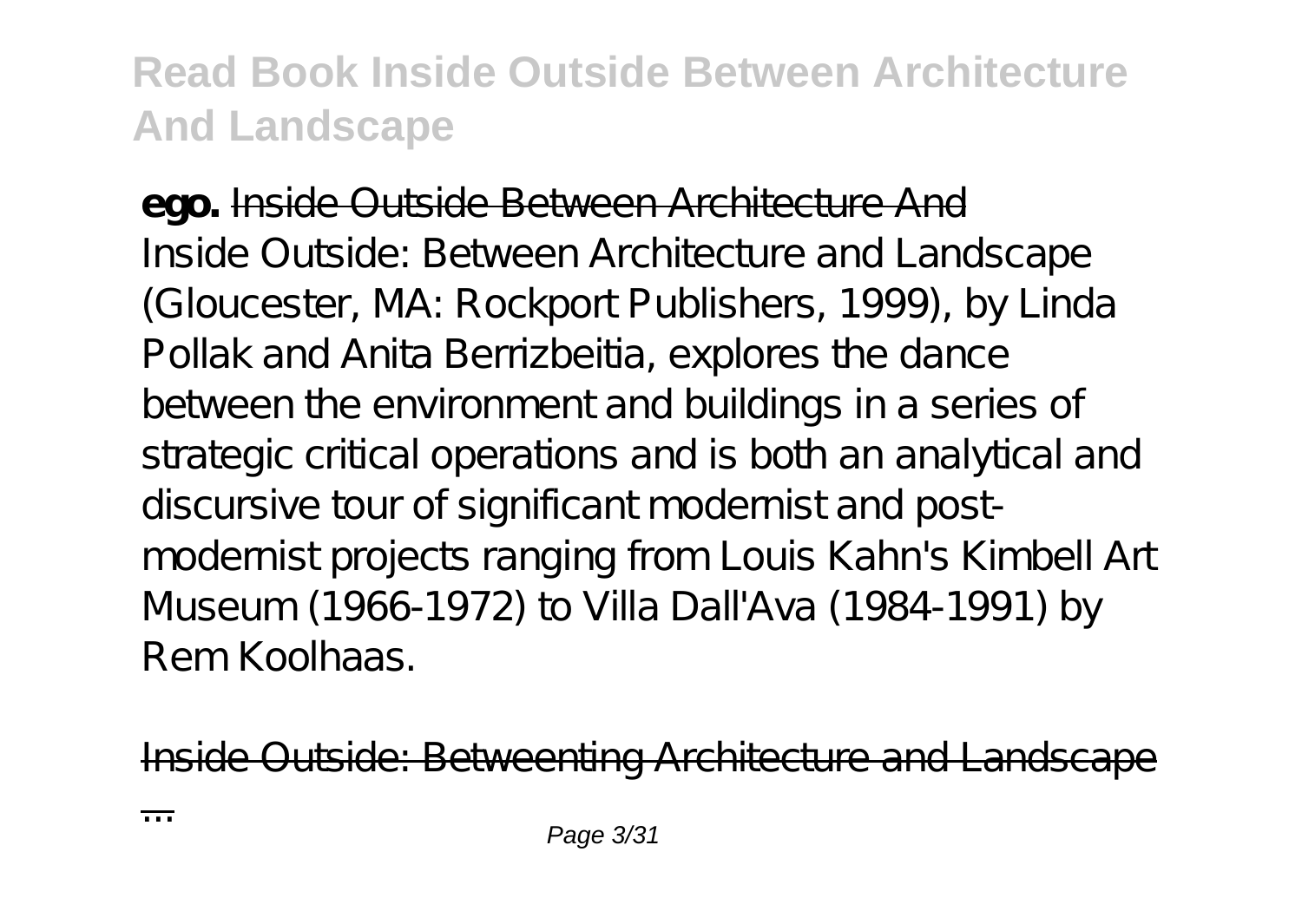Five operations—reciprocity, materiality, threshold, insertion, and infrastructure—each initiate an alternative way of looking at the construction and representation of relationships between architectu. Inside Outside constructs a framework of interpretation for architecture and landscape architecture in order to disclose relations between them that are normally overlooked.

side Outside: Between Architecture and Landscape ...

Inside Outside constructs a framework of interpretation for architecture and landscape architecture in order to disclose relations between them that are normally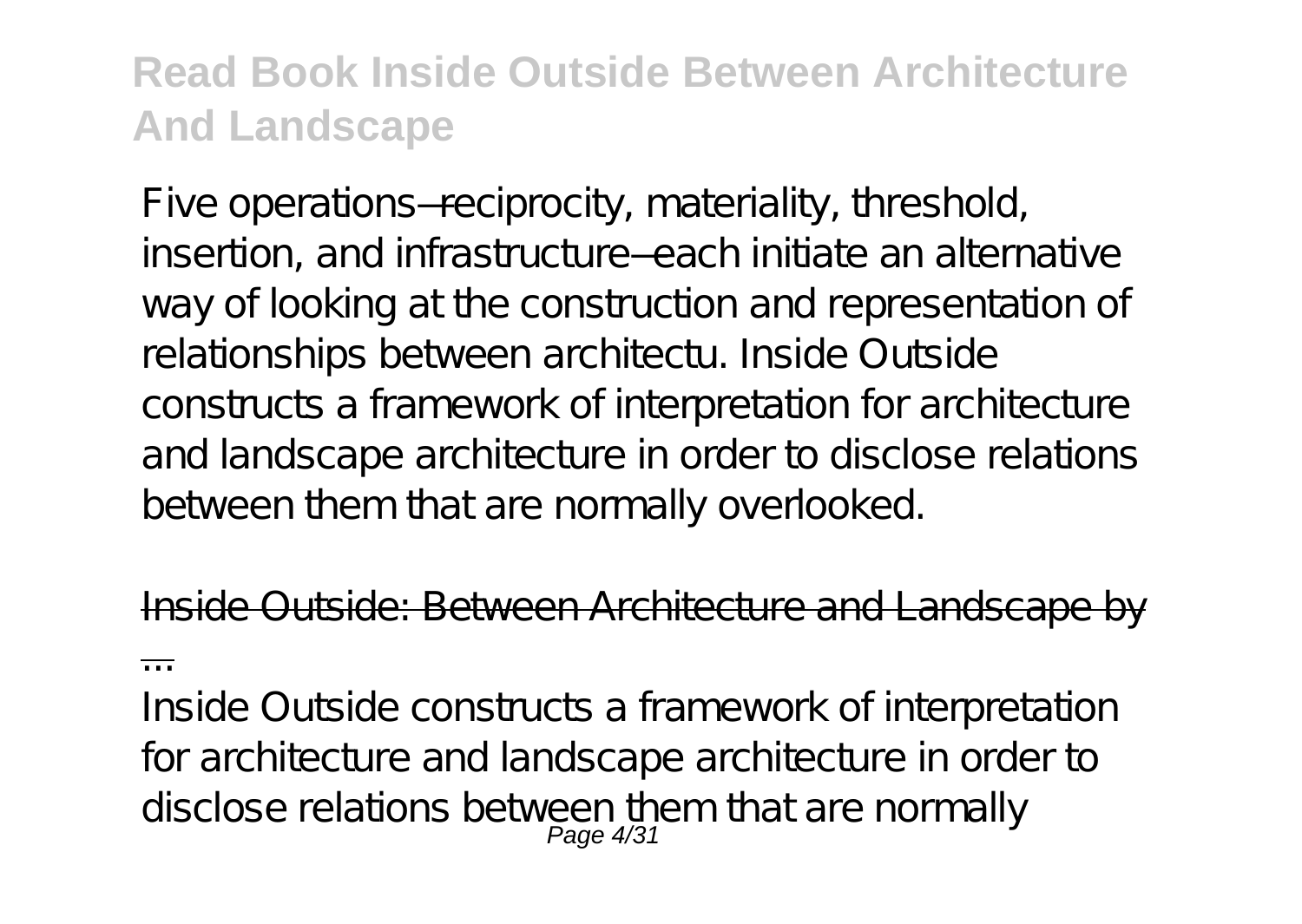overlooked. Five...

#### Inside Outside: Between Architecture and Landscape Anita ...

Inside Outside constructs a framework of interpretation for architecture and landscape architecture in order to disclose relations between them that are normally overlooked. Five operations--reciprocity, materiality, threshold, insertion, and infrastructure--each initiate an alternative way of looking at the construction and representation of relationships between architecture, landscape, city, and individuals.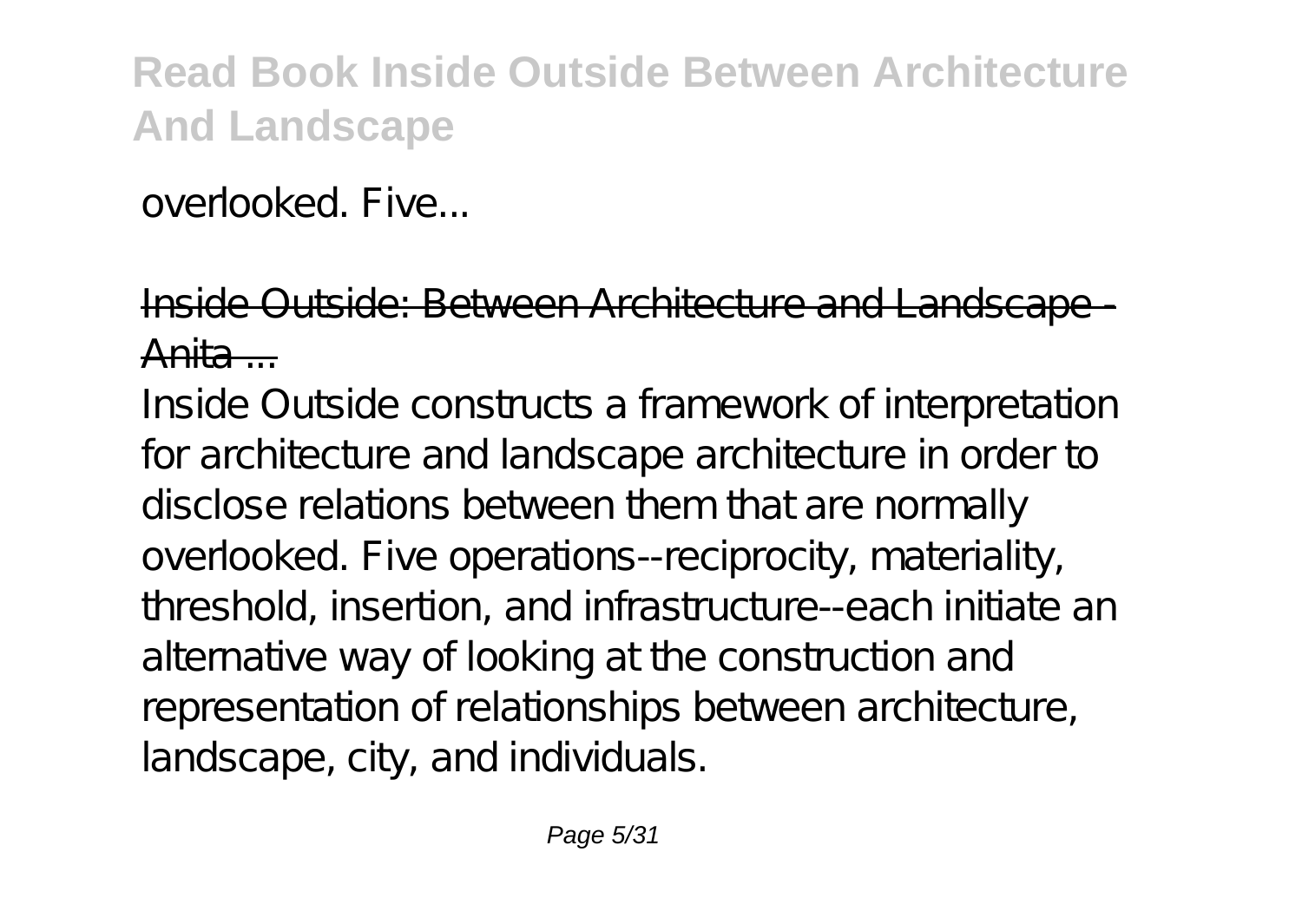Inside Outside : Between Architecture and Landscape by

...

Inside Outside: Between Architecture and Landscape presents 25 projects that focus on the interconnection between the interior and the exterior. The book has been written by Anita Berrizbeitia and Linda Pollak and it was published by Rockport Publication in 1999.

Outside: Between Architecture and Landsca  $h \Omega$ ookm  $\sim$ 

Inside Outside: Between Architecture and Landscape (Gloucester, MA: Rockport Publishers, 1999), by Linda Pollak and Anita Berrizbeitia, explores the dance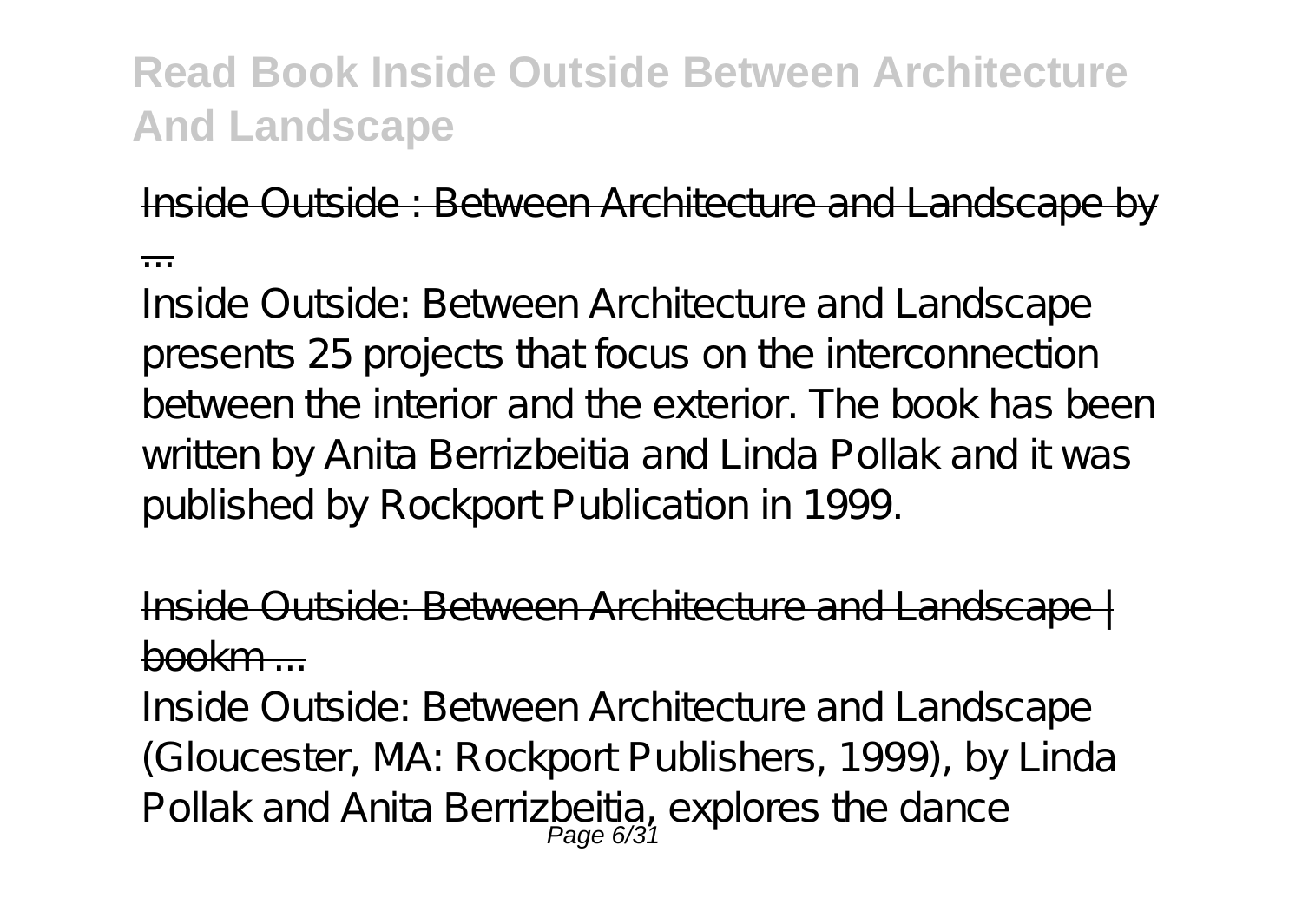between the environment and buildings in a series of strategic critical operations and is both an analytical and discursive tour of significant modernist and postmodernist projects ranging from Louis Kahn's Kimbell Art Museum (1966-1972) to Villa Dall'Ava (1984-1991) by Rem Koolhaas.

#### Amazon.com: Customer reviews: Inside Outside: Between ...

Architecture is created to response to this need for inside/outside spaces. Design of inside and outside Spaces and relation between them always has been one of necessities for definition and limitation of human living<br>Page 7/31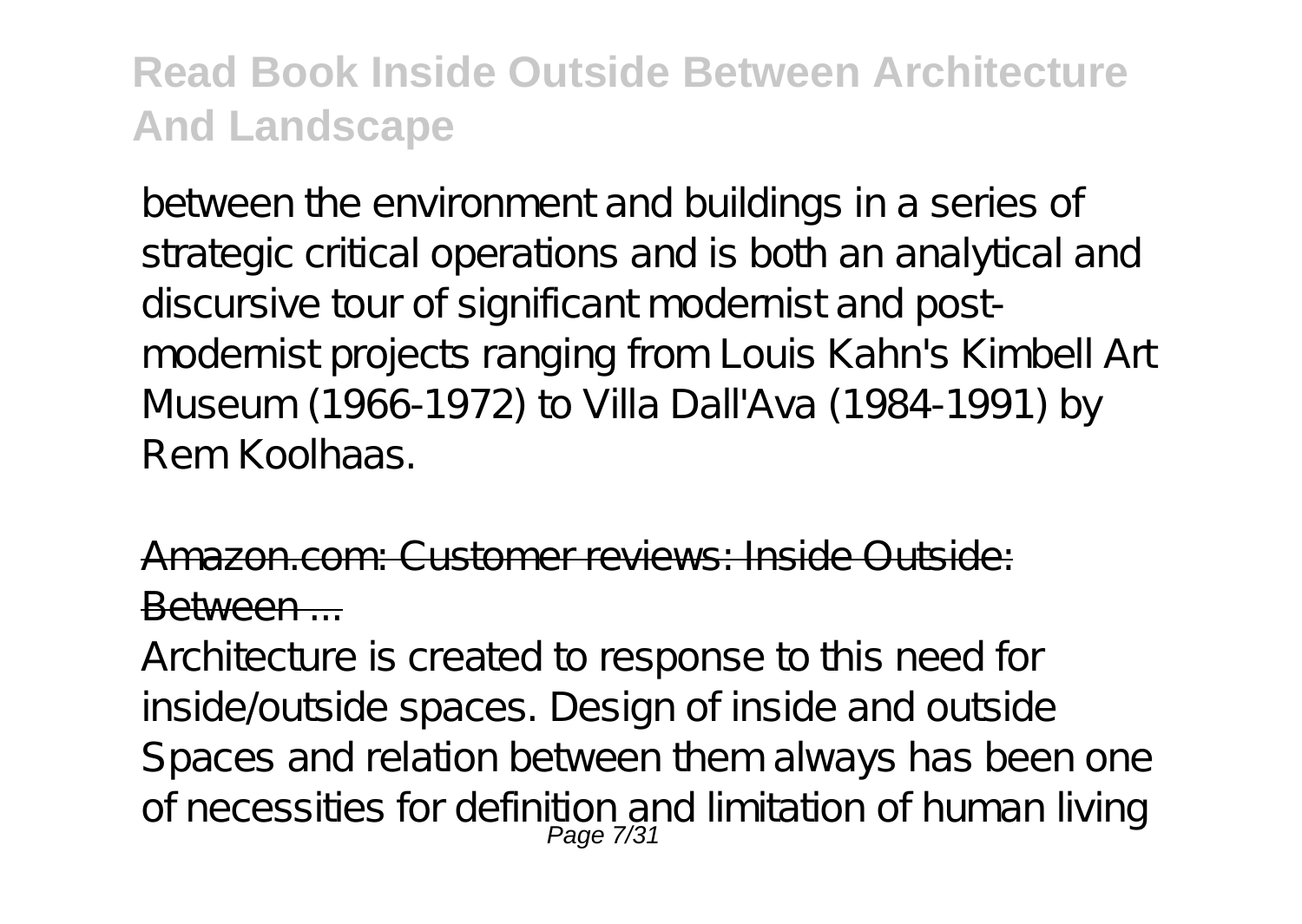spaces, but little attention to relation of this two spatial realms and poor design of transitional spaces between them has caused to lack of quality in current Iranian architecture

[PDF] In-Between Space, Dialectic of Inside and Out  $in$   $-$ 

Not only [between] nature and architecture, but also [between] inside and outside. Every kind of definition has an in-between space. Especially if the definitions are two opposites, then the in-between space is more rich.

Fujimoto: The spaces in-between | ArchitectureAU  $P$ age  $8/3$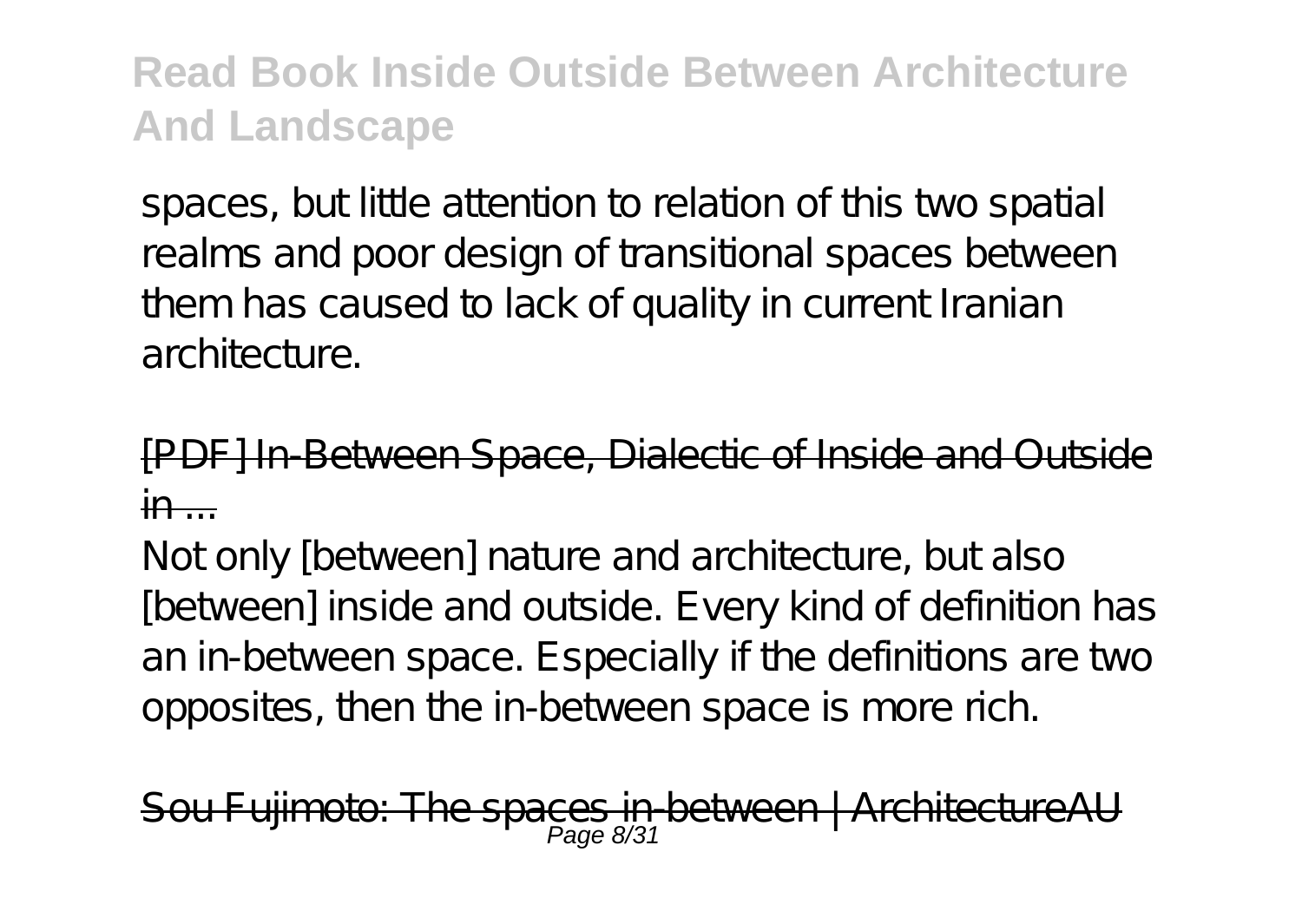ABSTRACT: Defining space by dividing it to inside and outside is one of human's ways to recognize his position in environment. Architecture is created to response to this need for inside/outside spaces. Design of inside and outside Spaces and relation between them always has been one of necessities for definition and limitation of human living

In-Between Space, Dialectic of Inside and Outside in ... Large glass windows and/or doors serve to blur the boundary between indoors and outdoors in modern architecture. These glass panels can be slid open to discard the separattion completely. An angled patio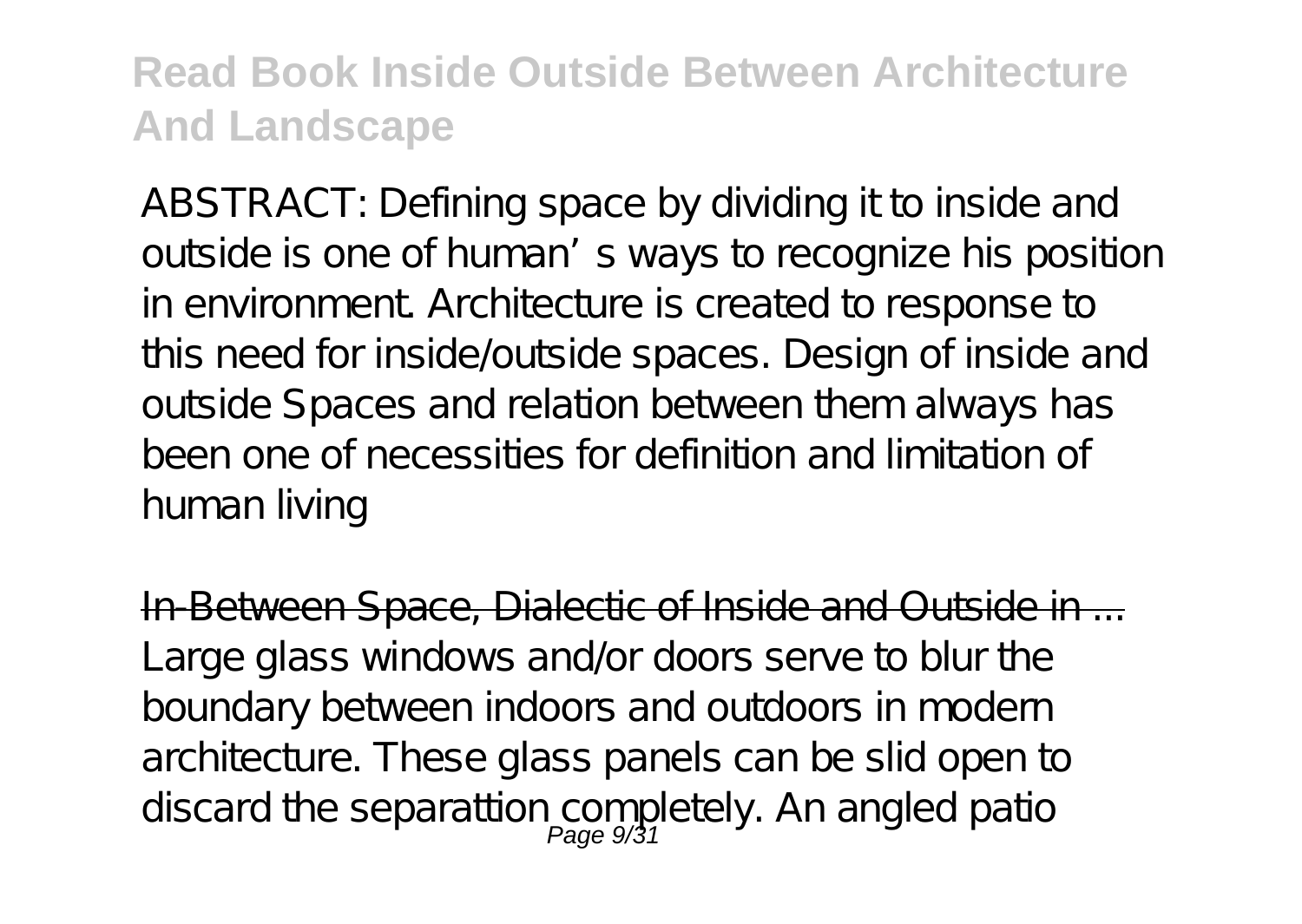roofline provides a perfect visual transition from inside to out expanding straight out to the sky.

#### 19 Inspiring Seamless Indoor/Outdoor Transitions in Modern ...

Inside Outside: Between Architecture and Landscape (Gloucester, MA: Rockport Publishers, 1999), by Linda Pollak and Anita Berrizbeitia, explores the dance between the environment and buildings in a series of strategic critical operations and is both an analytical and discursive tour of significant modernist and postmodernist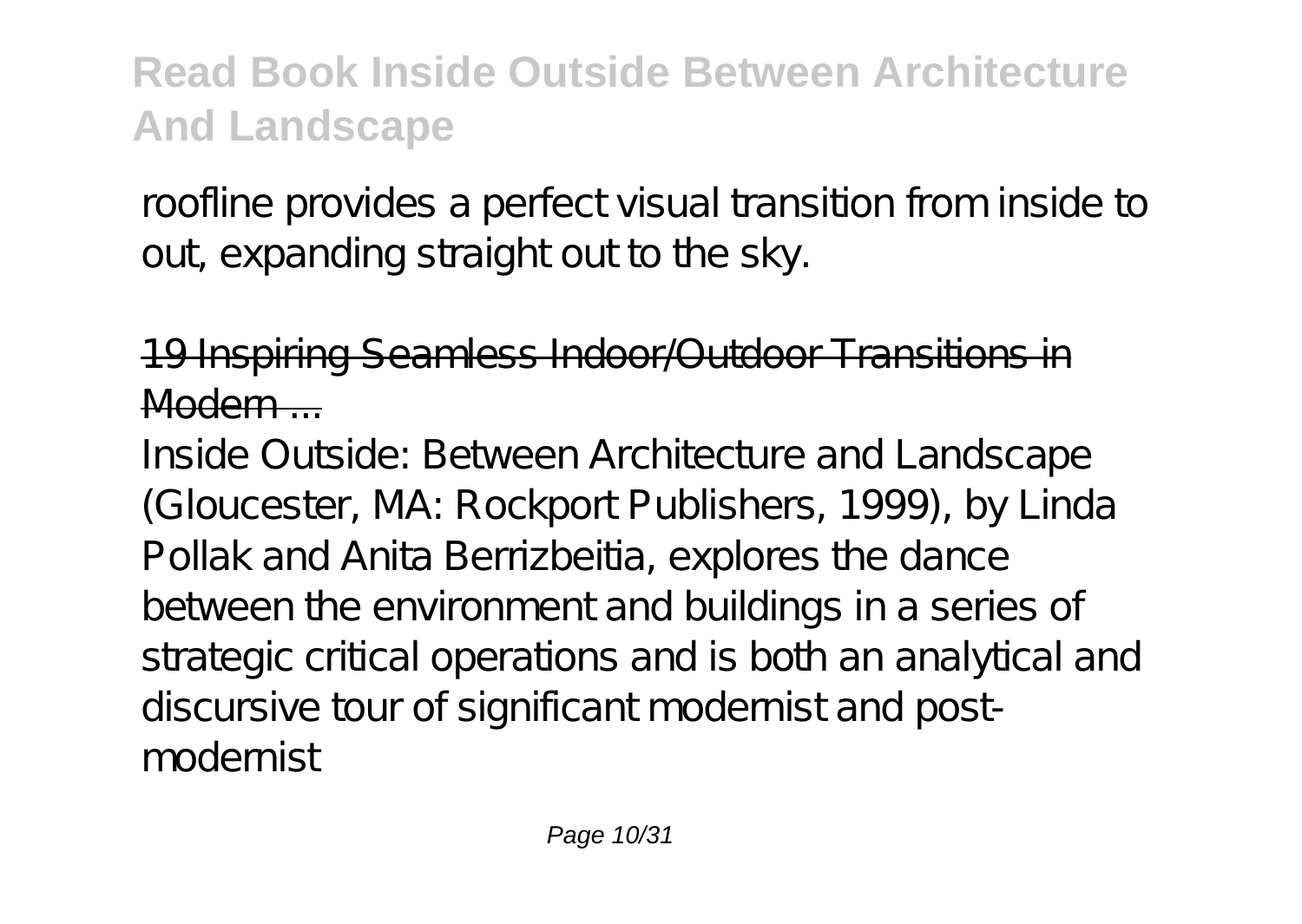#### Inside Outside Between Architecture And Landscape | www

Inside/Outside constructs frameworks of interpretation for architecture and landscape architecture, and discloses relations between them which are normally overlooked. Five intriguing "operations"-- reciprocity, materiality, threshold, insertion, and infrastructure-each initiate an alternative way of looking at the construction and representation of relationships between architecture, landscape, city, and individuals.

side Outside: Between Architecture and Landscape ... Page 11/31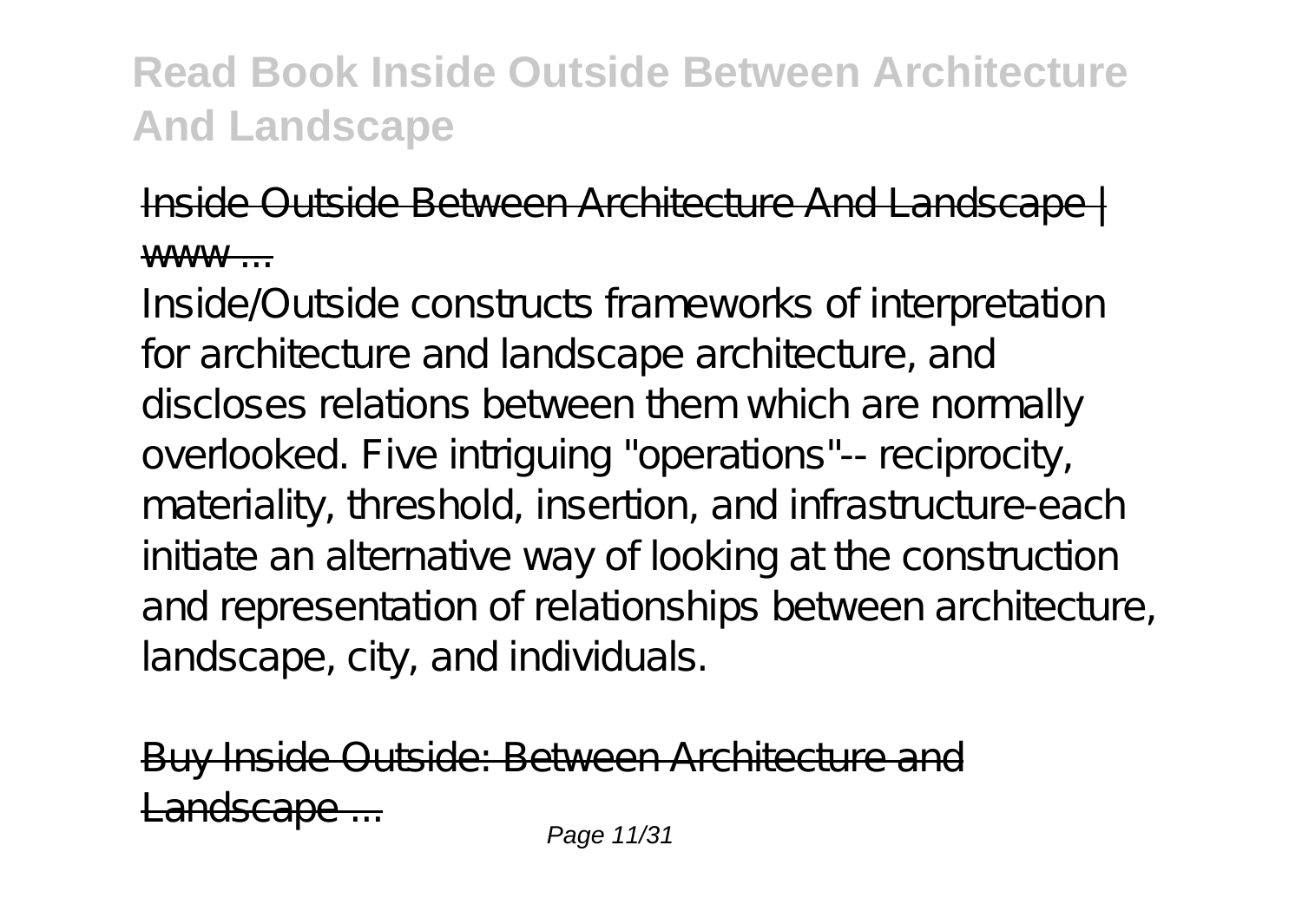Garden Office-link between inside and outside |Studio Lagom As the office was to be created in a building developed by the firm, there was freedom and control over the internal configuration of the penthouse level where it is located. So, in effect, the architect was presented with a shell, and a set of requirements from the client: a main (owner) cabin that had to have a formal area and an ...

Garden Office-link between inside and outside IS tudio ... "Inside Outside constructs a framework of interpretation for architecture and landscape architecture in order to disclose relations between them which are normally<br>Page 12/31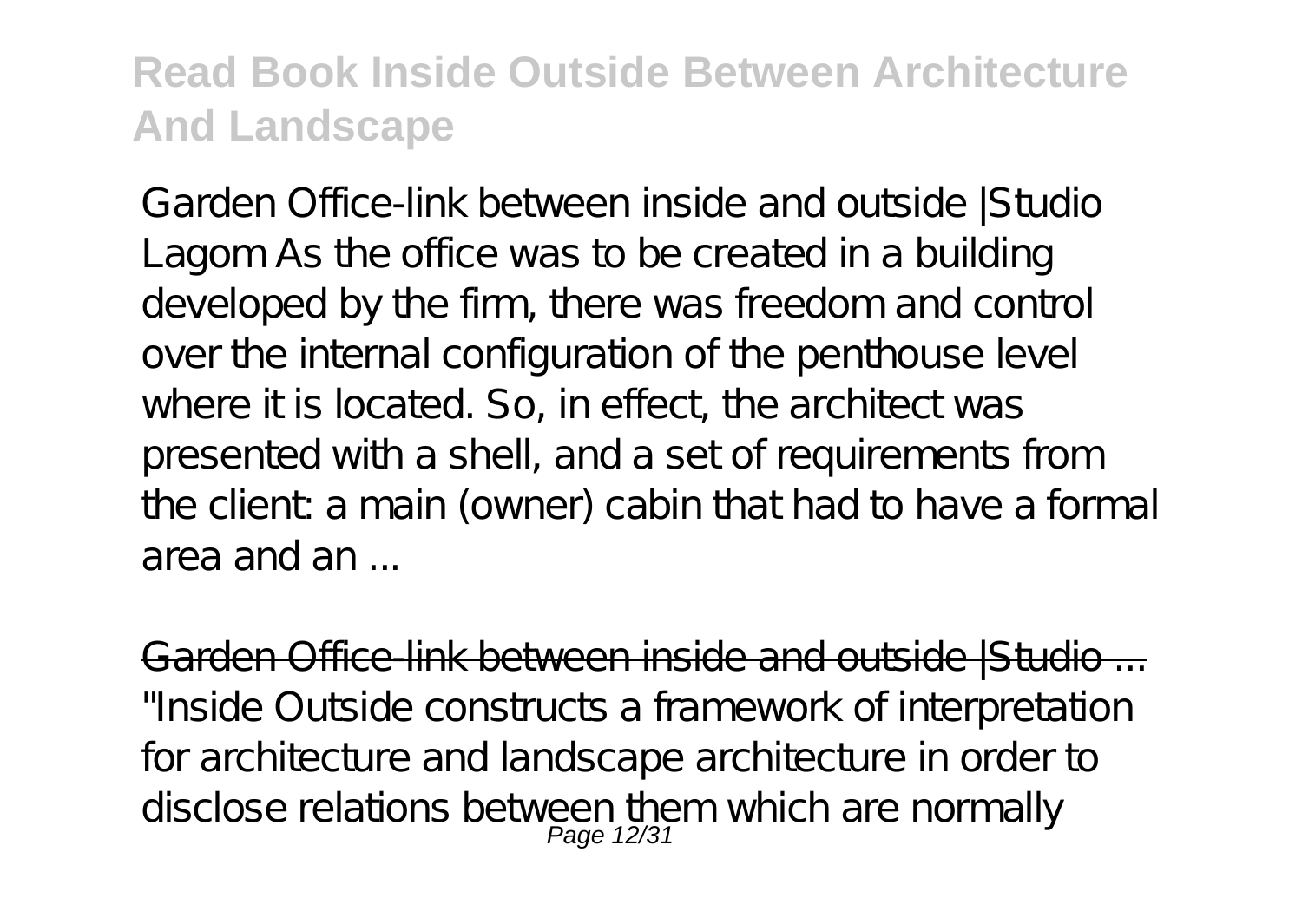overlooked. Five operations - reciprocity, materiality, threshold, insertion, and infrastructure - each initiate an alternative way of looking at the construction and representation of relationships between architecture, landscape, city, and individuals.

 $\omega$ utside : between architecture and landsca  $f$  $R$ ook  $\ldots$ 

This is a residence consisting of an inside house and outside house. It is also a proposal of architecture of a new relationship between internal and external. Because the site is an irregular...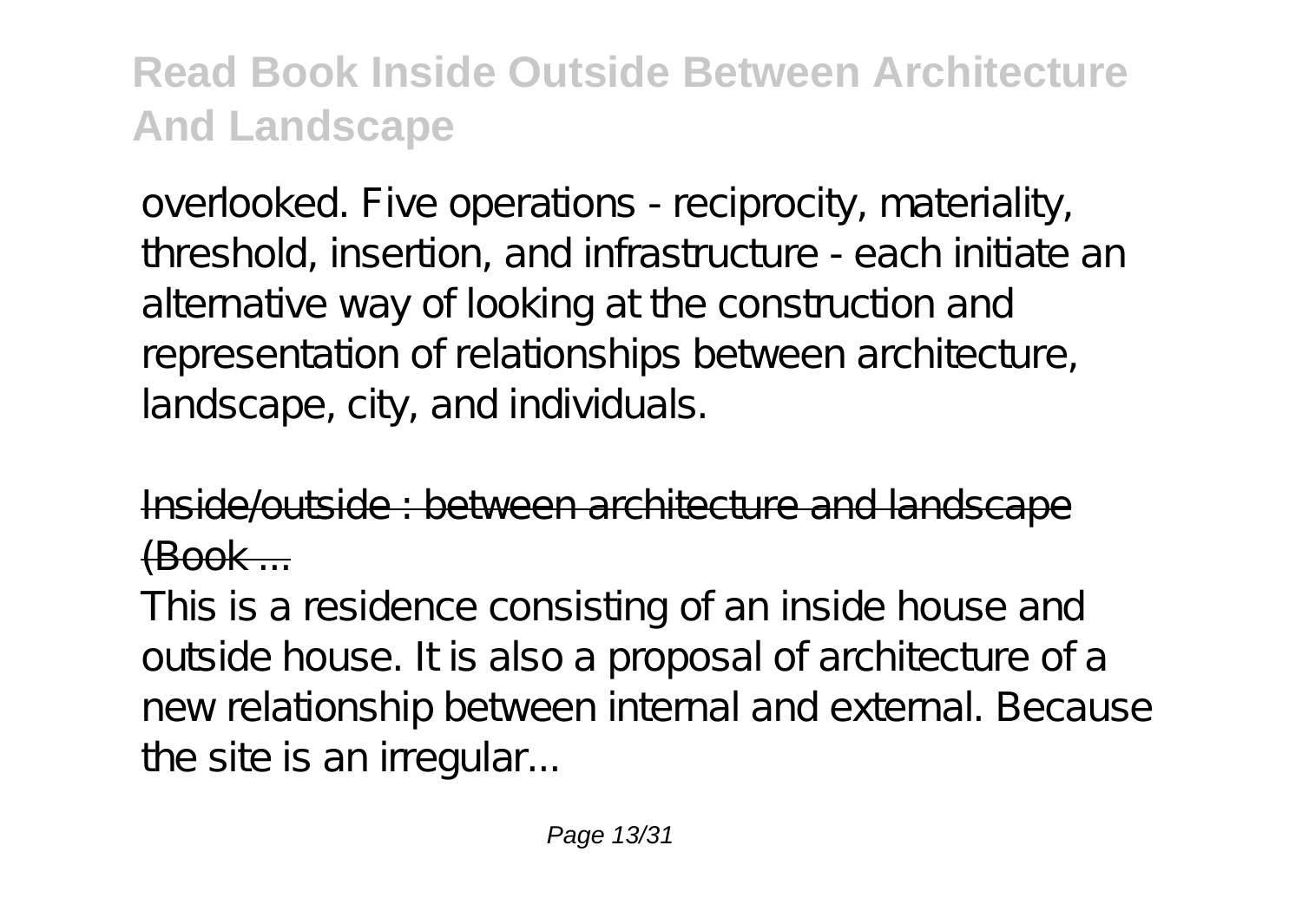#### Inside House & Outside House / Takeshi Hosaka Architects ...

"The primary materials can be wood, stone, or metal, but the various methods of dissolving the boundary between exterior and interior are what allow residents to experience the full potential of ...

#### How to Beautifully Blend Indoor and Outdoor Living Spaces ...

Called Inside Out, the home for a couple and two cats has an enclosed core of bedrooms and living rooms, surrounded by an outer shell with a quadrilateral plan. Apertures in the outside allow rain,...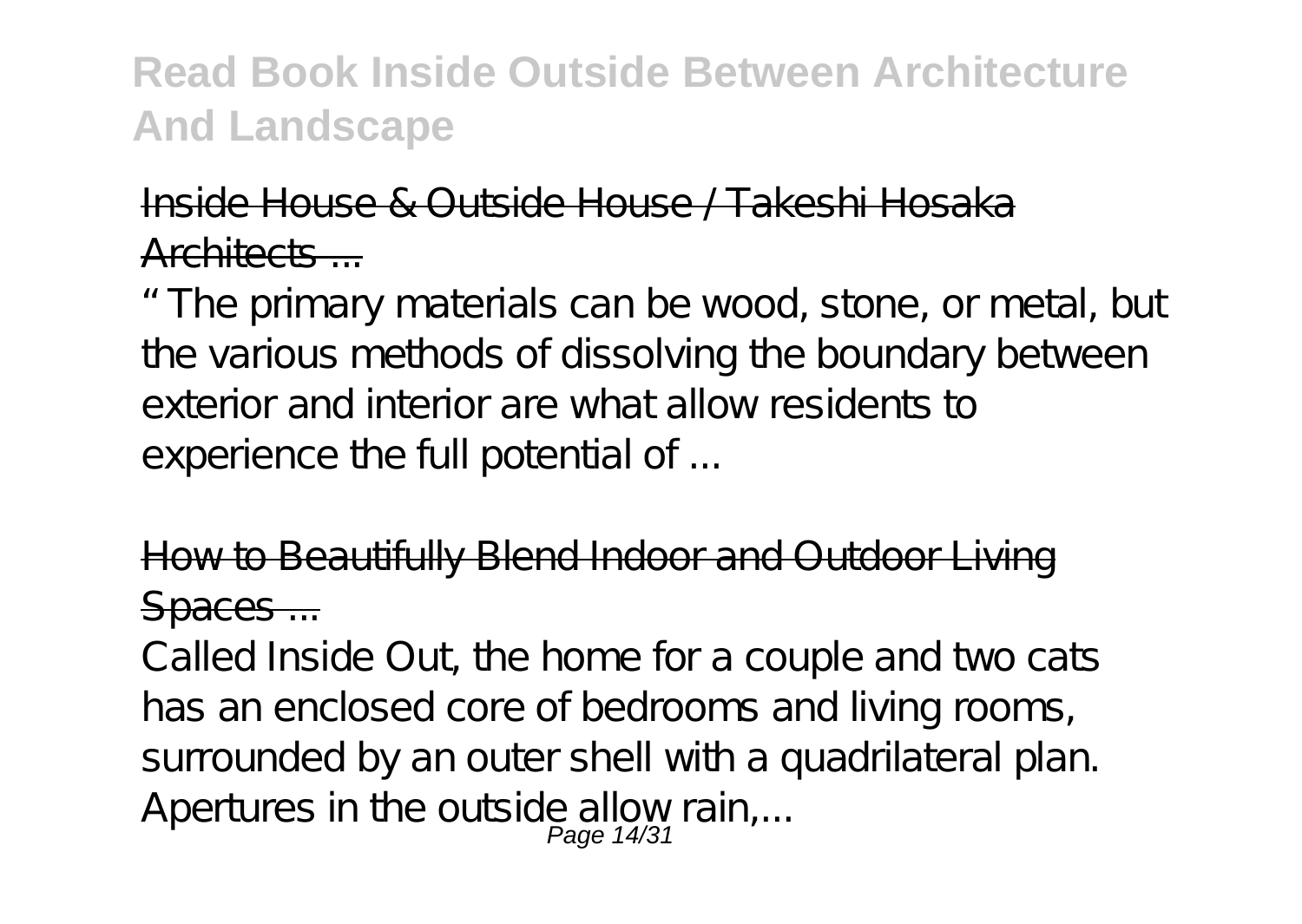Inside Out by Takeshi Hosaka Architects | Dezeen Mid-doors: The zone between inside and outside that could change building design Mid-door spaces offer protection from the elements but allow in more sunlight and allow more temperature fluctuation...

Mid-doors: The zone between inside and outsid  $\epsilon$ ould  $\epsilon$ 

Blurring the Lines Between Inside and Out This Wimberley home was an architect's dream job. With nearly 6,000 square feet of house to take advantage of the 270-degree panoramic Hill Country view, architect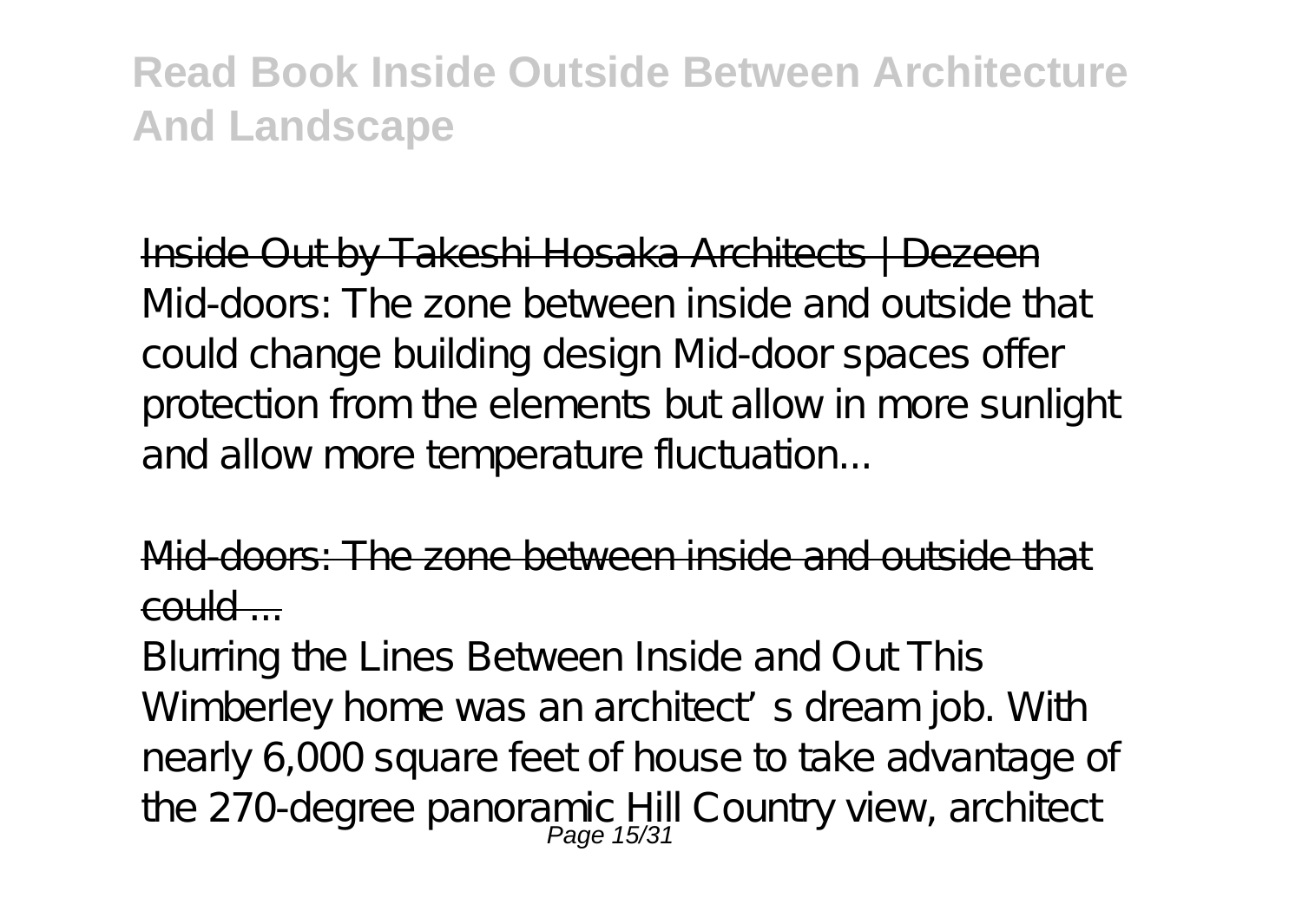Neel Morton, AIA, of Office of Architecture, created a striking and unusual get-away residence...

Between Inside and Out (transition zones) **Petra Blaisse, Inside Outside** Richard Rogers Inside Out. Architecture Art Documentary **Insights 2010: Irma Boom** Sou Fujimoto: Between Nature and Architecture *Salon | Art* and Architecture | Inside Out Rev. Philip Shock Matthew talks on why African transition is real. *Amazing Indoor-Outdoor Architecture Near Venice Beach* Petra Blaisse / Inside Outside - SFU DutchDesign Inside Outside Page 16/31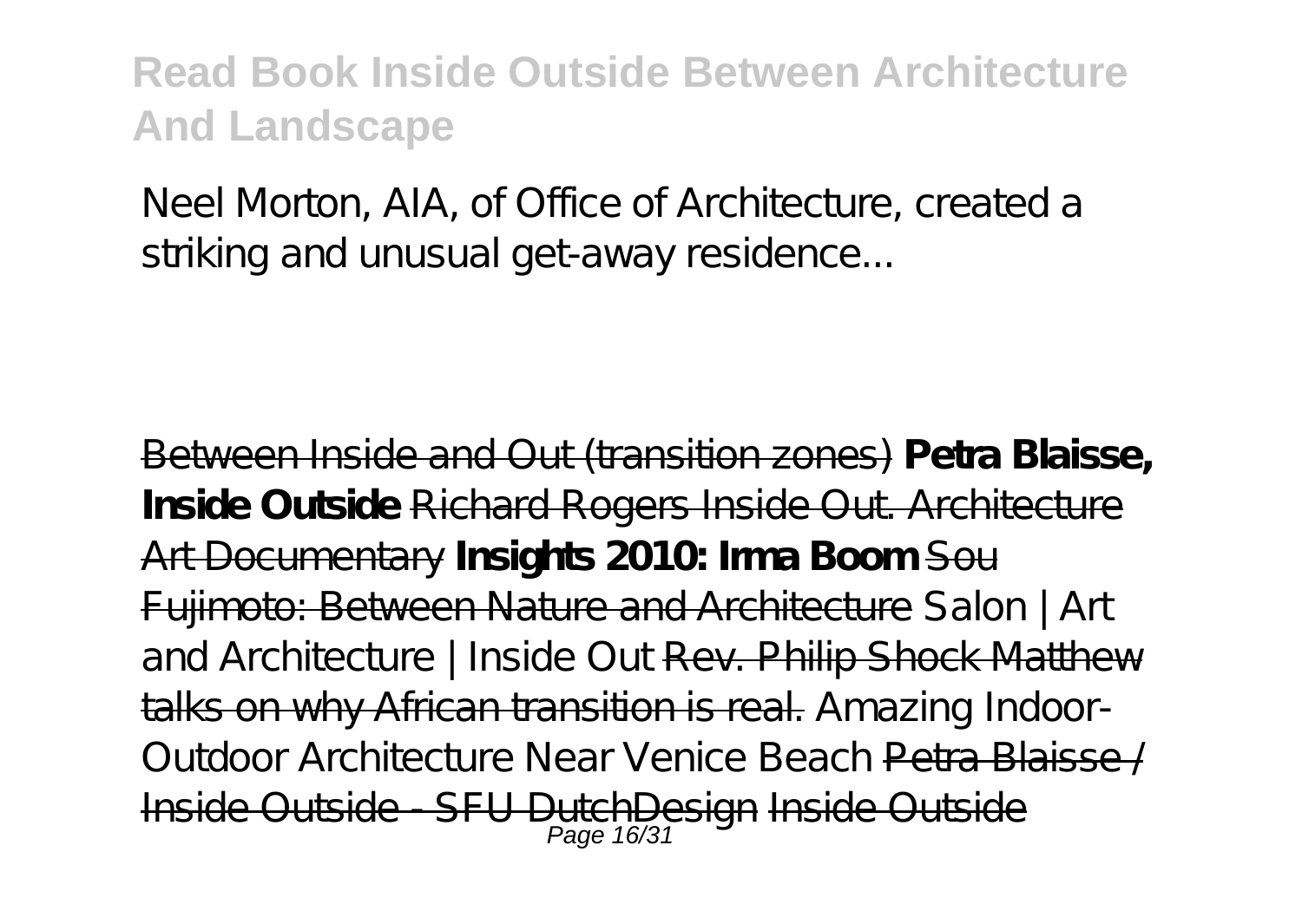Upside Down Read Along **Architecture Project ReScript - Inside Outside. 3 Semester.** *How to Link Indoor and Outdoor Spaces* **\"Every kind of architectural definition has an in-between space\" - Sou Fujimoto**

Mark Wigley | Architectural Theory: A Room by Any Other Name?Architecture BOOK REVIEW | Operative design + Conditional Design Anita Berrizbeitia, \"On the Limits of Process: The Case for Precision in Landscape\" **How This Radical House in Greece Brings the Outdoors Inside | WSJ Award winning Inside outside house that camouflages with the landscape** Concept of Inside and outside **Further outline of book: general exploration in synthesis of Metagram and Metatype \u0026 the false** Page 17/31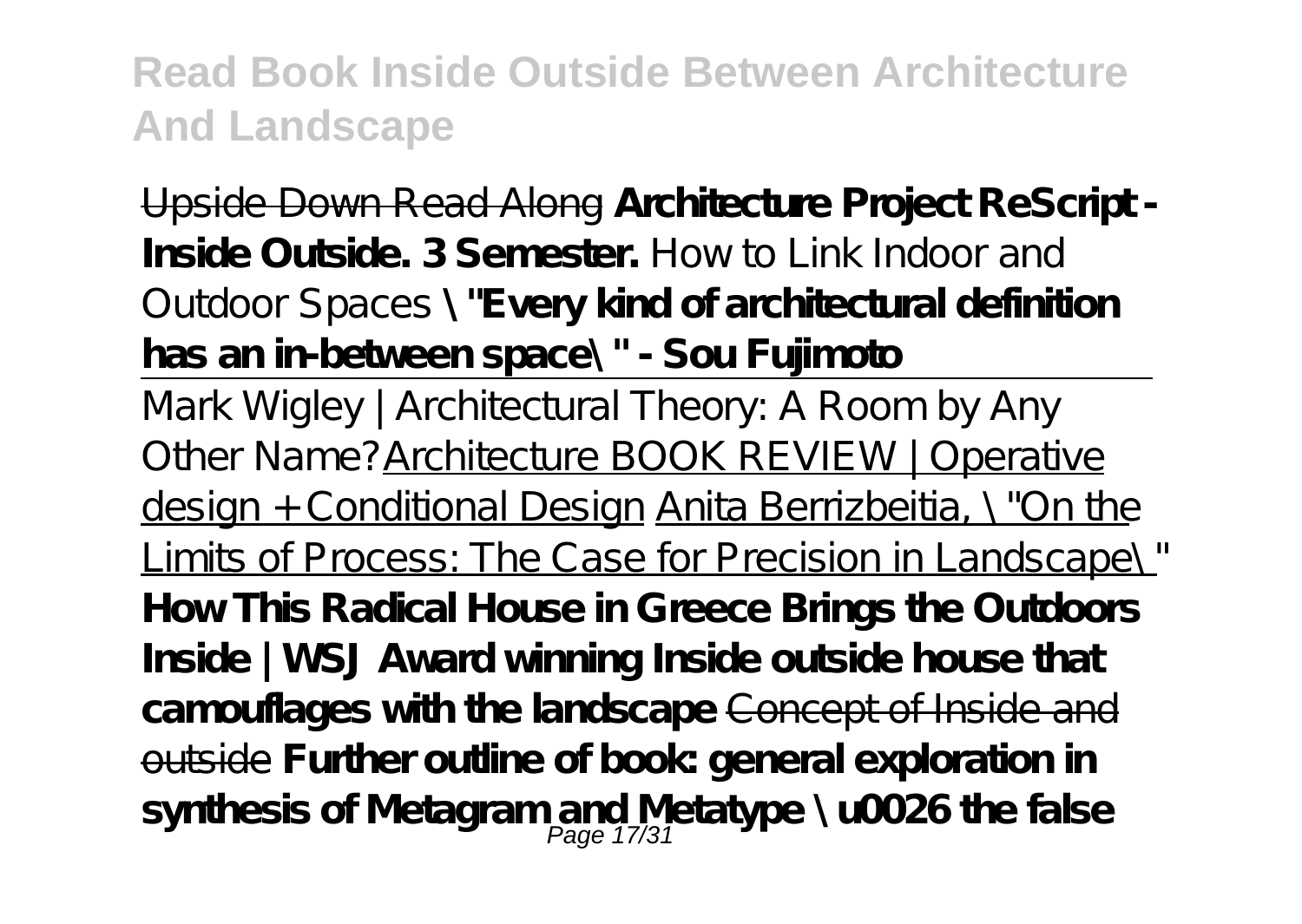**ego.** Inside Outside Between Architecture And Inside Outside: Between Architecture and Landscape (Gloucester, MA: Rockport Publishers, 1999), by Linda Pollak and Anita Berrizbeitia, explores the dance between the environment and buildings in a series of strategic critical operations and is both an analytical and discursive tour of significant modernist and postmodernist projects ranging from Louis Kahn's Kimbell Art Museum (1966-1972) to Villa Dall'Ava (1984-1991) by Rem Koolhaas.

Inside Outside: Betweenting Architecture and Landscape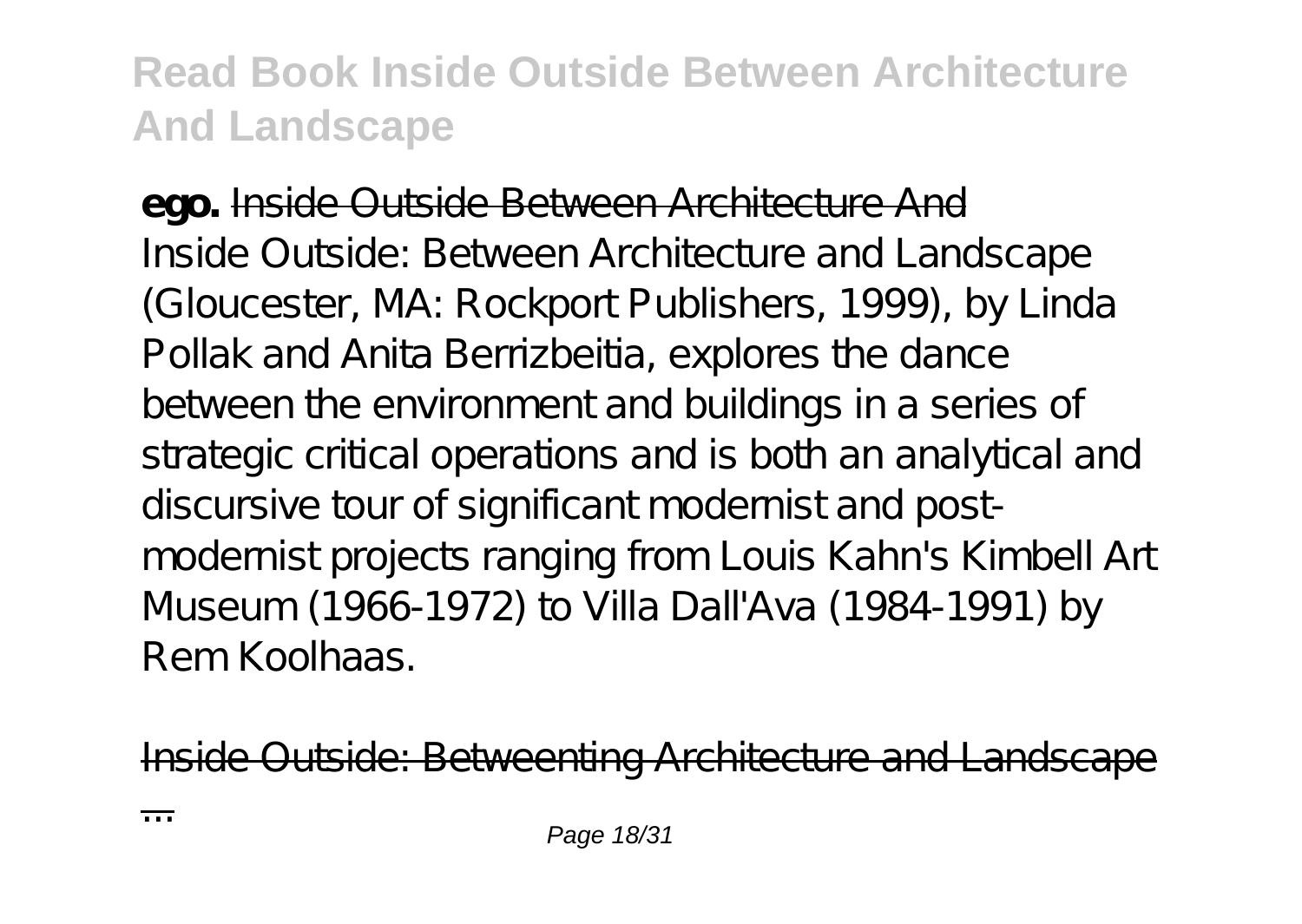Five operations—reciprocity, materiality, threshold, insertion, and infrastructure—each initiate an alternative way of looking at the construction and representation of relationships between architectu. Inside Outside constructs a framework of interpretation for architecture and landscape architecture in order to disclose relations between them that are normally overlooked.

side Outside: Between Architecture and Landscape ...

Inside Outside constructs a framework of interpretation for architecture and landscape architecture in order to disclose relations between them that are normally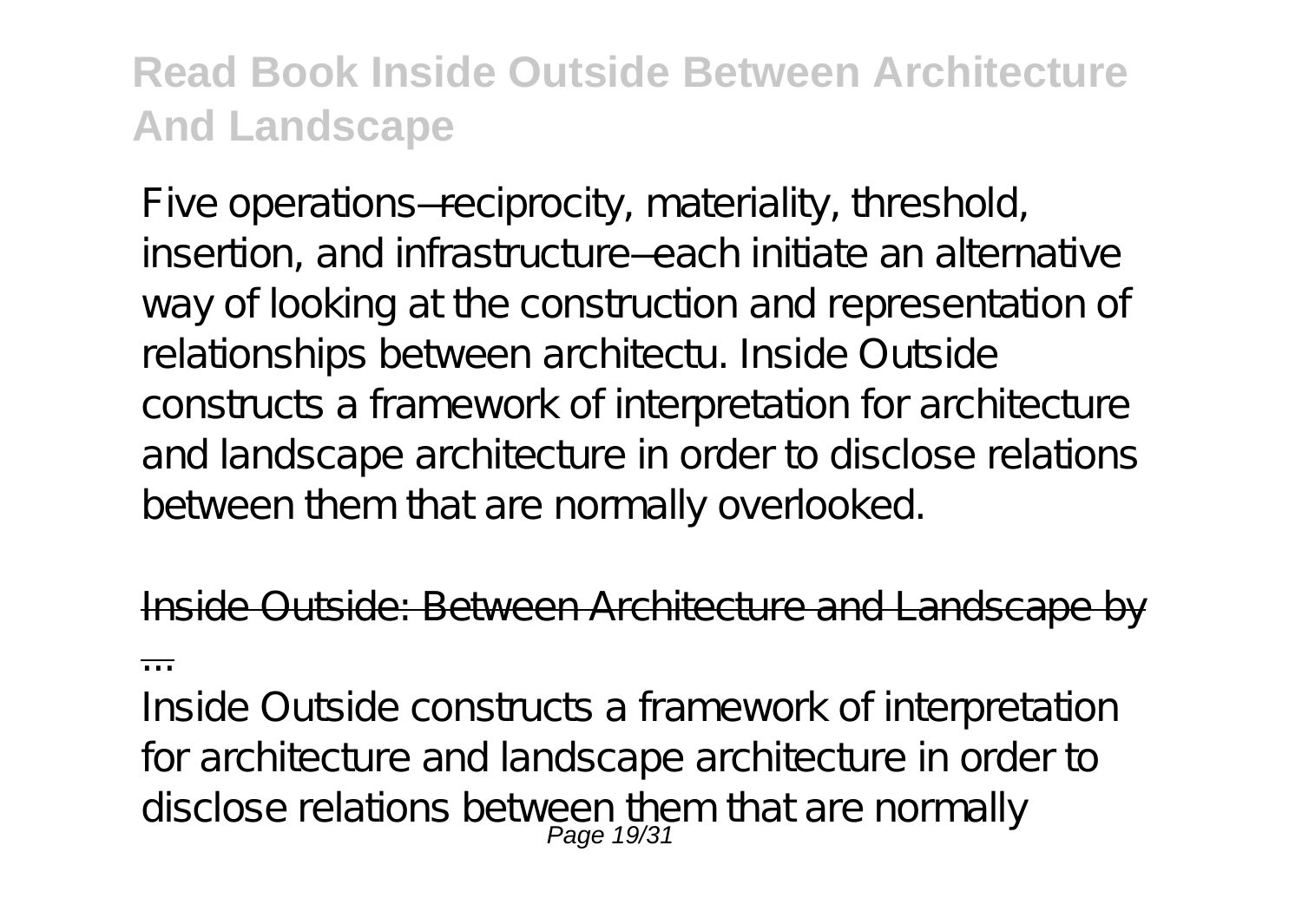overlooked. Five...

#### Inside Outside: Between Architecture and Landscape Anita ...

Inside Outside constructs a framework of interpretation for architecture and landscape architecture in order to disclose relations between them that are normally overlooked. Five operations--reciprocity, materiality, threshold, insertion, and infrastructure--each initiate an alternative way of looking at the construction and representation of relationships between architecture, landscape, city, and individuals.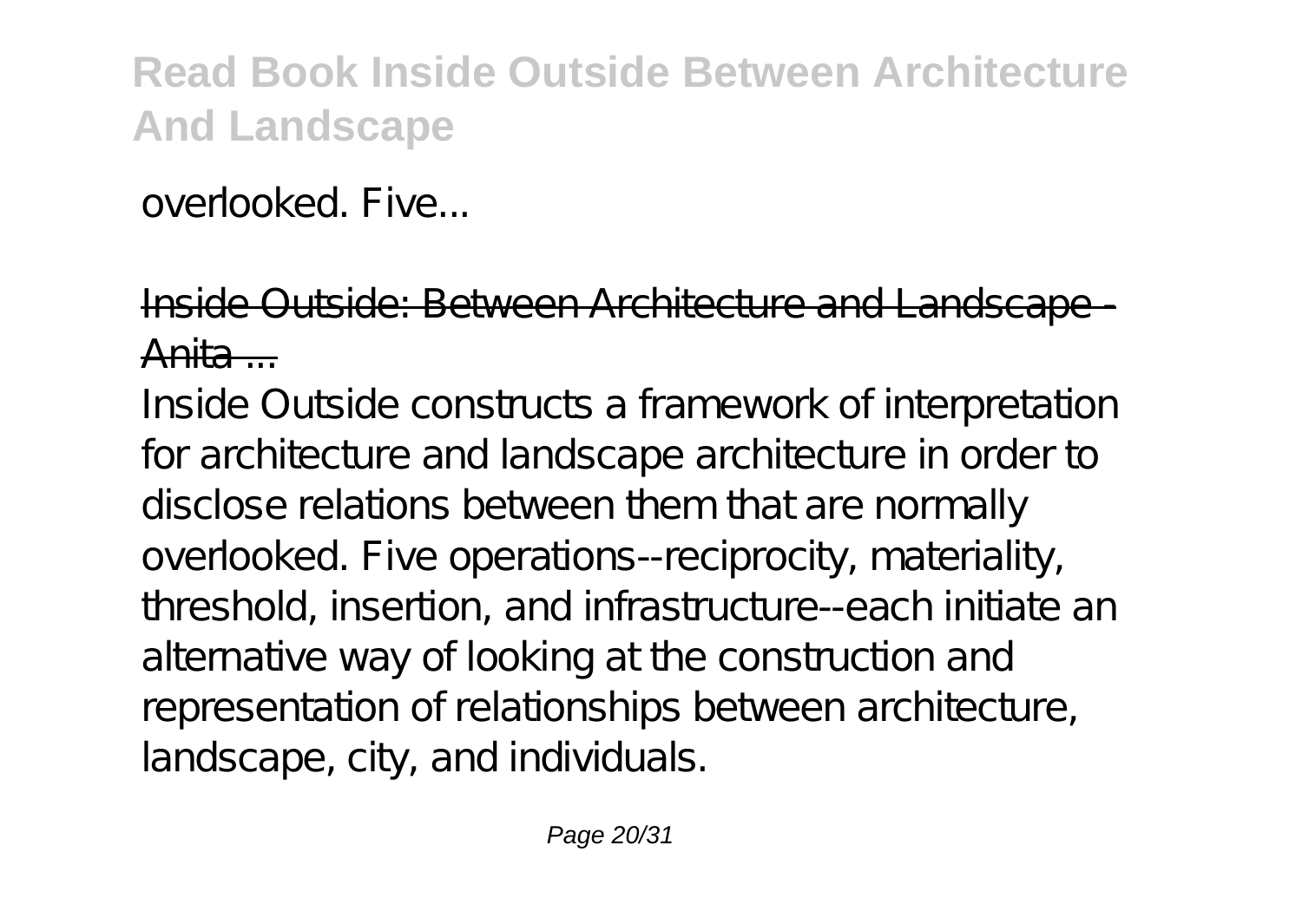Inside Outside : Between Architecture and Landscape by

...

Inside Outside: Between Architecture and Landscape presents 25 projects that focus on the interconnection between the interior and the exterior. The book has been written by Anita Berrizbeitia and Linda Pollak and it was published by Rockport Publication in 1999.

Outside: Between Architecture and Landsca  $h \Omega$ ookm  $\sim$ 

Inside Outside: Between Architecture and Landscape (Gloucester, MA: Rockport Publishers, 1999), by Linda Pollak and Anita Berrizbeitia, explores the dance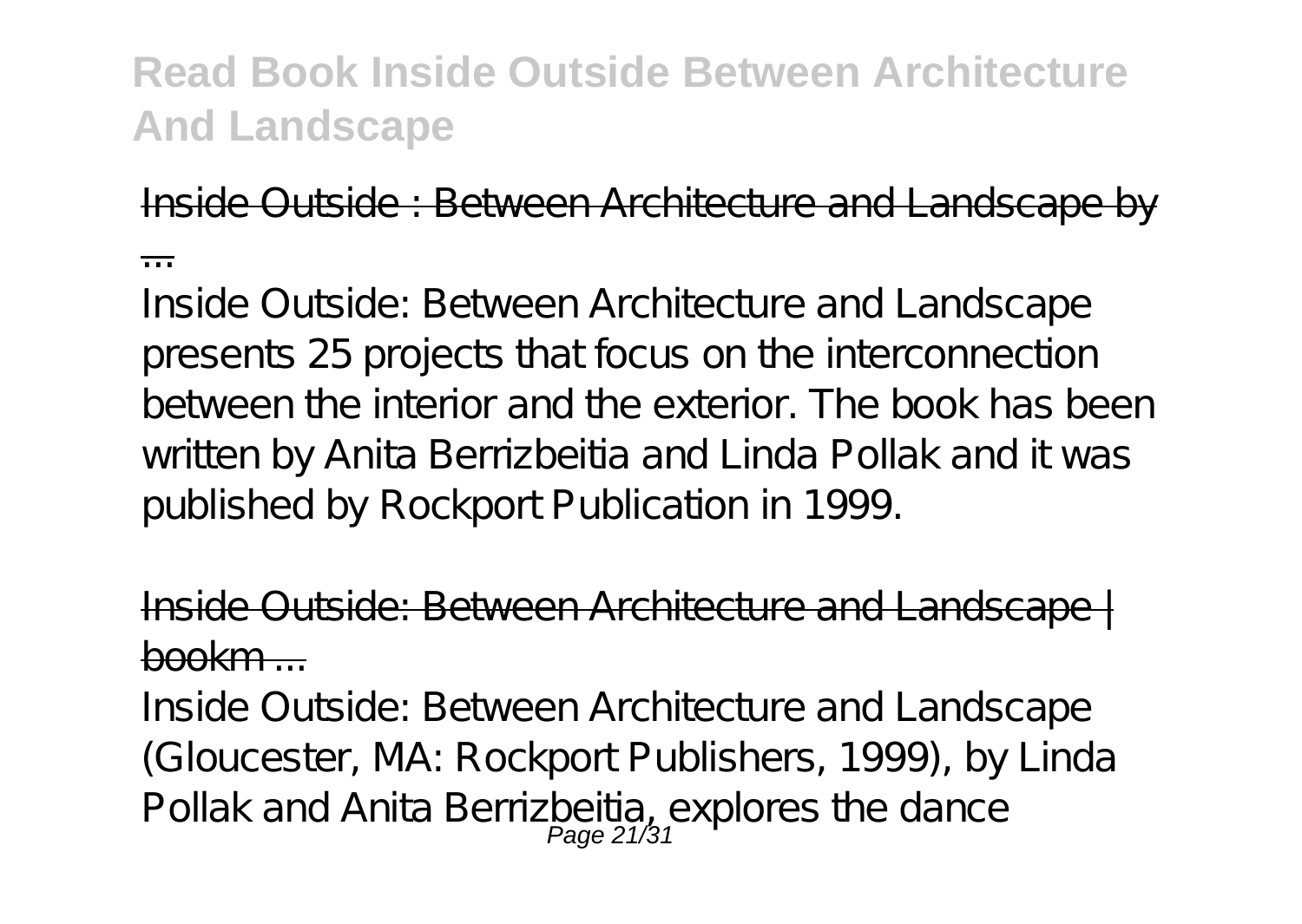between the environment and buildings in a series of strategic critical operations and is both an analytical and discursive tour of significant modernist and postmodernist projects ranging from Louis Kahn's Kimbell Art Museum (1966-1972) to Villa Dall'Ava (1984-1991) by Rem Koolhaas.

#### Amazon.com: Customer reviews: Inside Outside: Between ...

Architecture is created to response to this need for inside/outside spaces. Design of inside and outside Spaces and relation between them always has been one of necessities for definition and limitation of human living<br>Page 22/31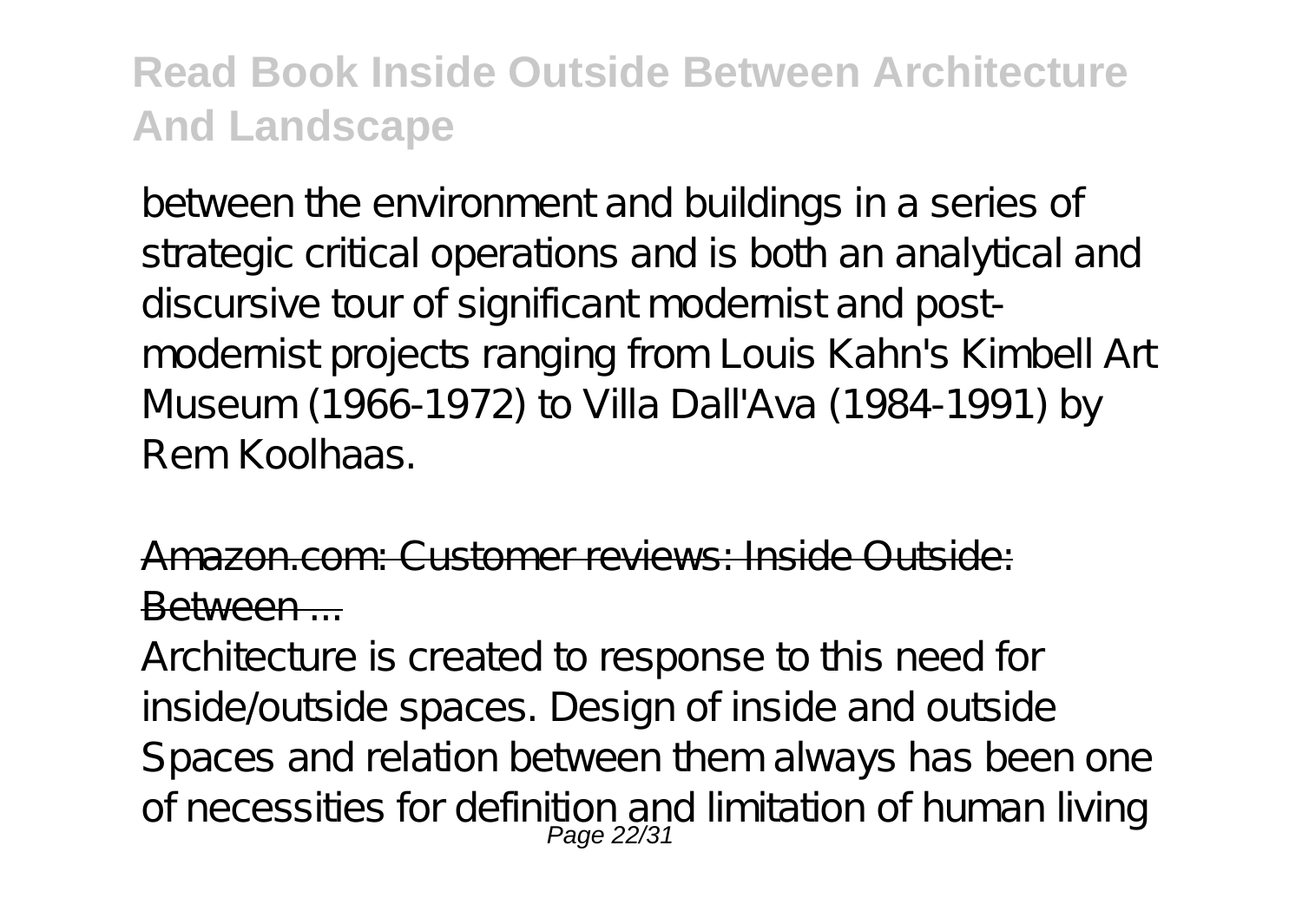spaces, but little attention to relation of this two spatial realms and poor design of transitional spaces between them has caused to lack of quality in current Iranian architecture

FHn-Between Space, Dialectic of Inside and Out  $in$   $-$ 

Not only [between] nature and architecture, but also [between] inside and outside. Every kind of definition has an in-between space. Especially if the definitions are two opposites, then the in-between space is more rich.

Fullmoto: The spaces in-between | ArchitectureAU Page 23/3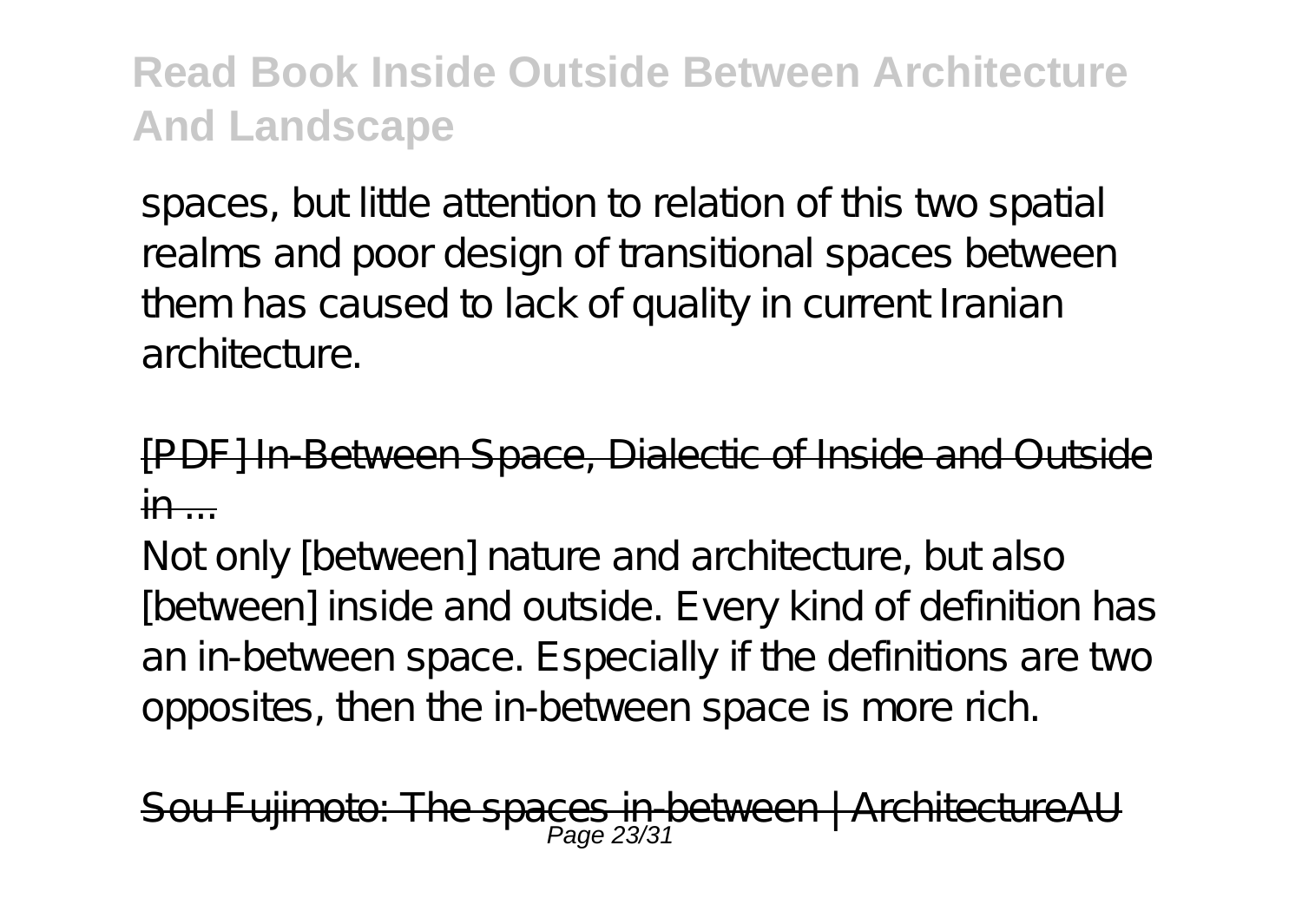ABSTRACT: Defining space by dividing it to inside and outside is one of human's ways to recognize his position in environment. Architecture is created to response to this need for inside/outside spaces. Design of inside and outside Spaces and relation between them always has been one of necessities for definition and limitation of human living

In-Between Space, Dialectic of Inside and Outside in ... Large glass windows and/or doors serve to blur the boundary between indoors and outdoors in modern architecture. These glass panels can be slid open to discard the separattion completely. An angled patio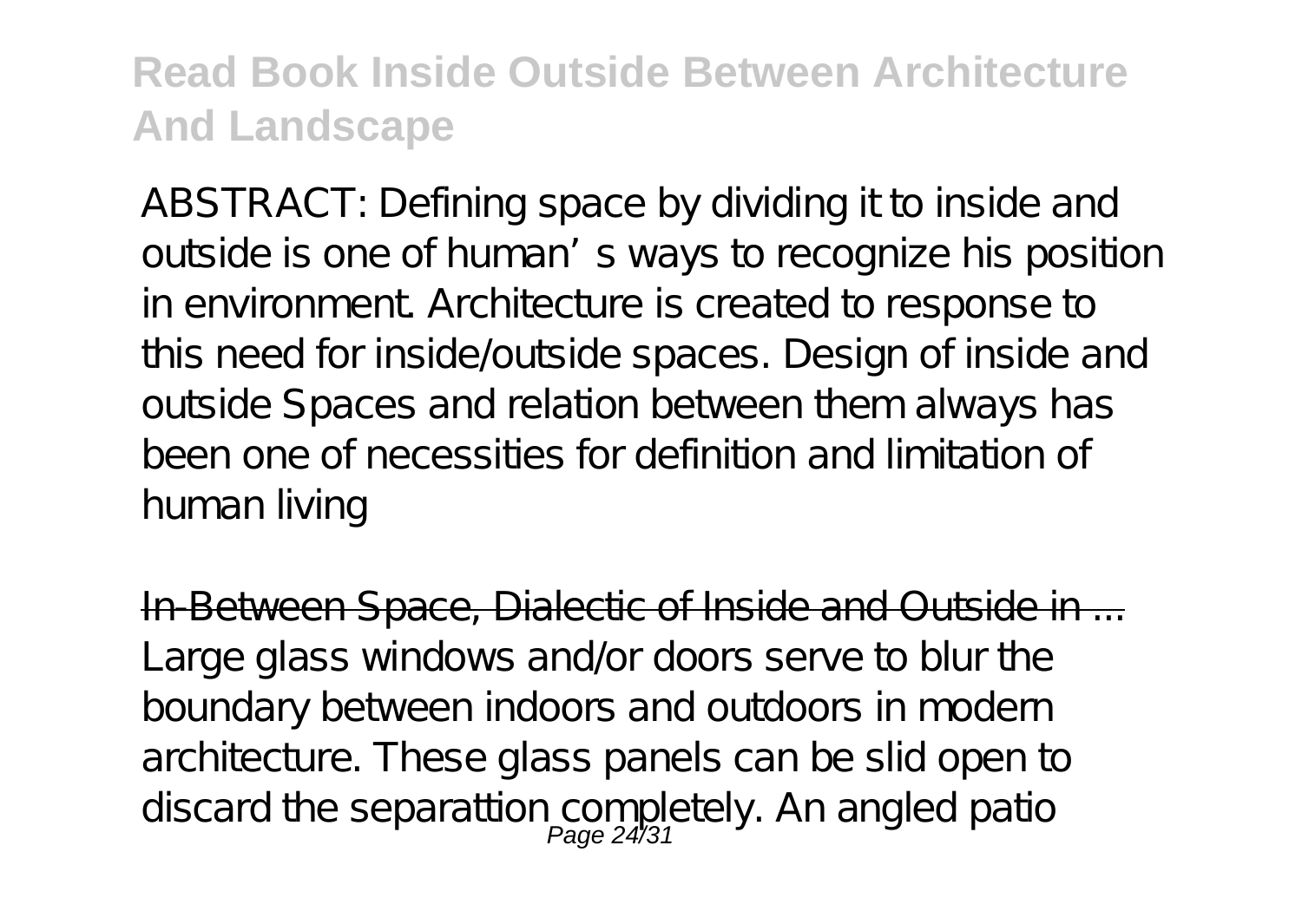roofline provides a perfect visual transition from inside to out expanding straight out to the sky.

#### 19 Inspiring Seamless Indoor/Outdoor Transitions in Modern ...

Inside Outside: Between Architecture and Landscape (Gloucester, MA: Rockport Publishers, 1999), by Linda Pollak and Anita Berrizbeitia, explores the dance between the environment and buildings in a series of strategic critical operations and is both an analytical and discursive tour of significant modernist and postmodernist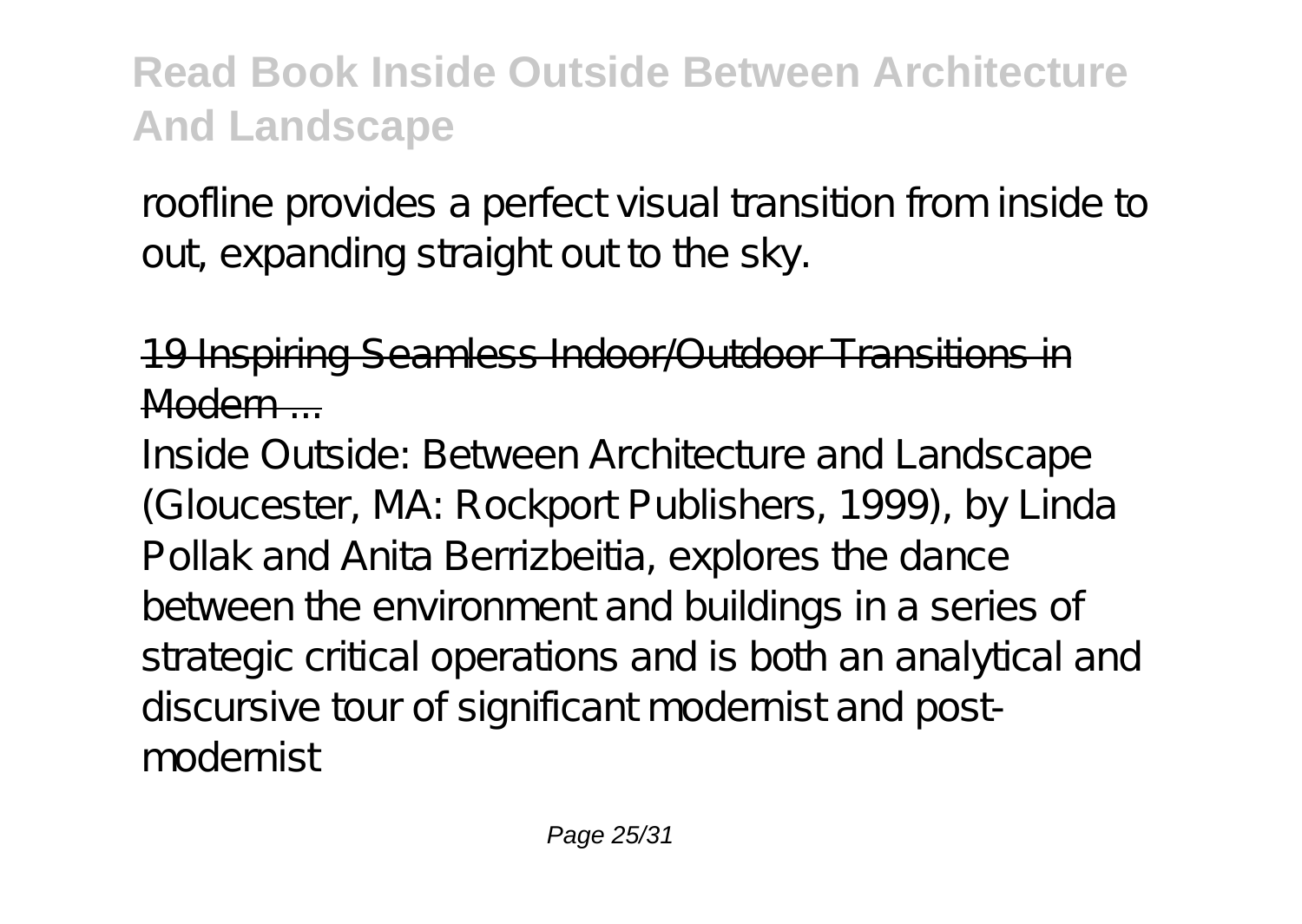#### Inside Outside Between Architecture And Landscape | www

Inside/Outside constructs frameworks of interpretation for architecture and landscape architecture, and discloses relations between them which are normally overlooked. Five intriguing "operations"-- reciprocity, materiality, threshold, insertion, and infrastructure-each initiate an alternative way of looking at the construction and representation of relationships between architecture, landscape, city, and individuals.

side Outside: Between Architecture and Landscape ... Page 26/31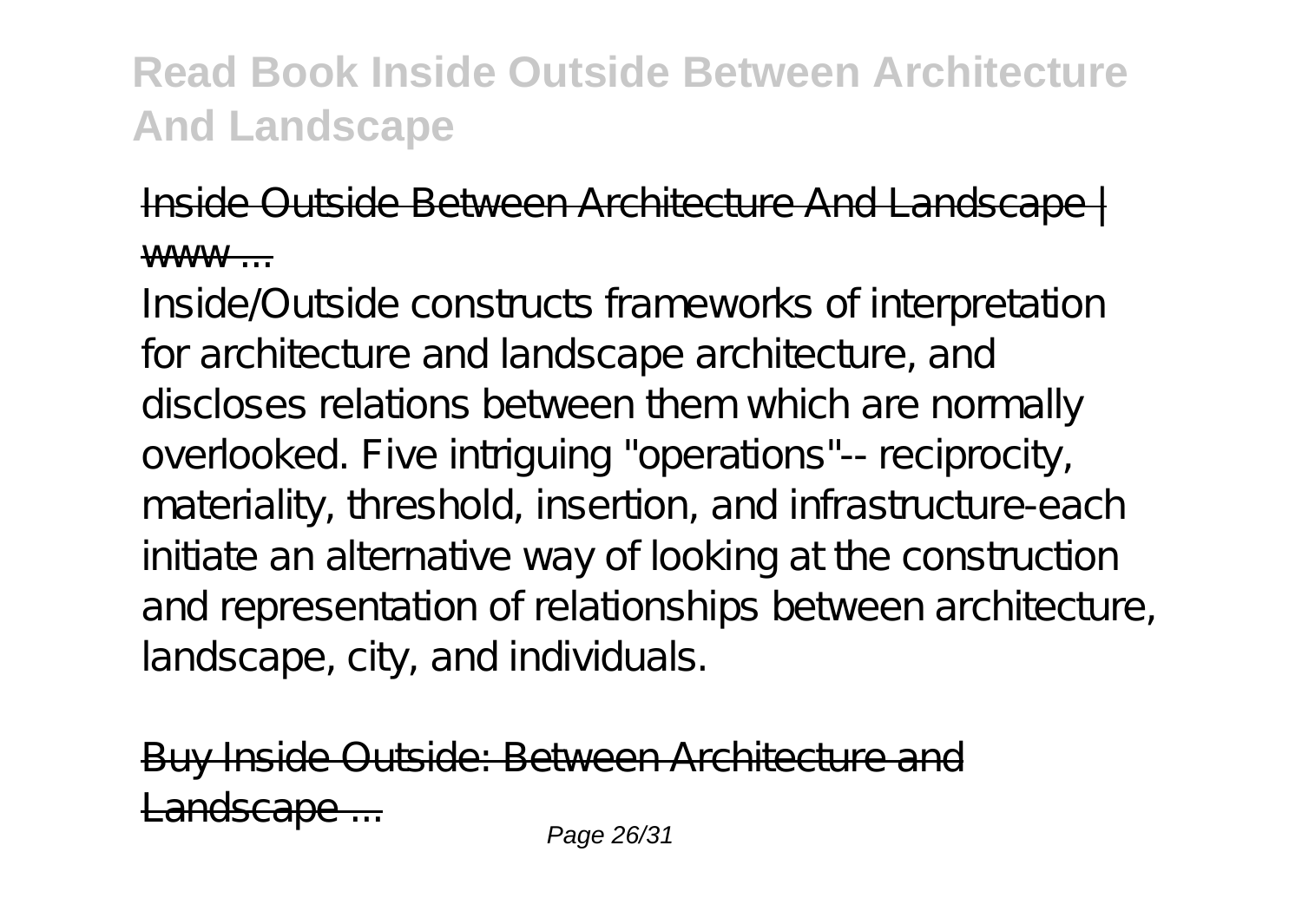Garden Office-link between inside and outside |Studio Lagom As the office was to be created in a building developed by the firm, there was freedom and control over the internal configuration of the penthouse level where it is located. So, in effect, the architect was presented with a shell, and a set of requirements from the client: a main (owner) cabin that had to have a formal area and an ...

Garden Office-link between inside and outside IS tudio ... "Inside Outside constructs a framework of interpretation for architecture and landscape architecture in order to disclose relations between them which are normally<br>Page 27/31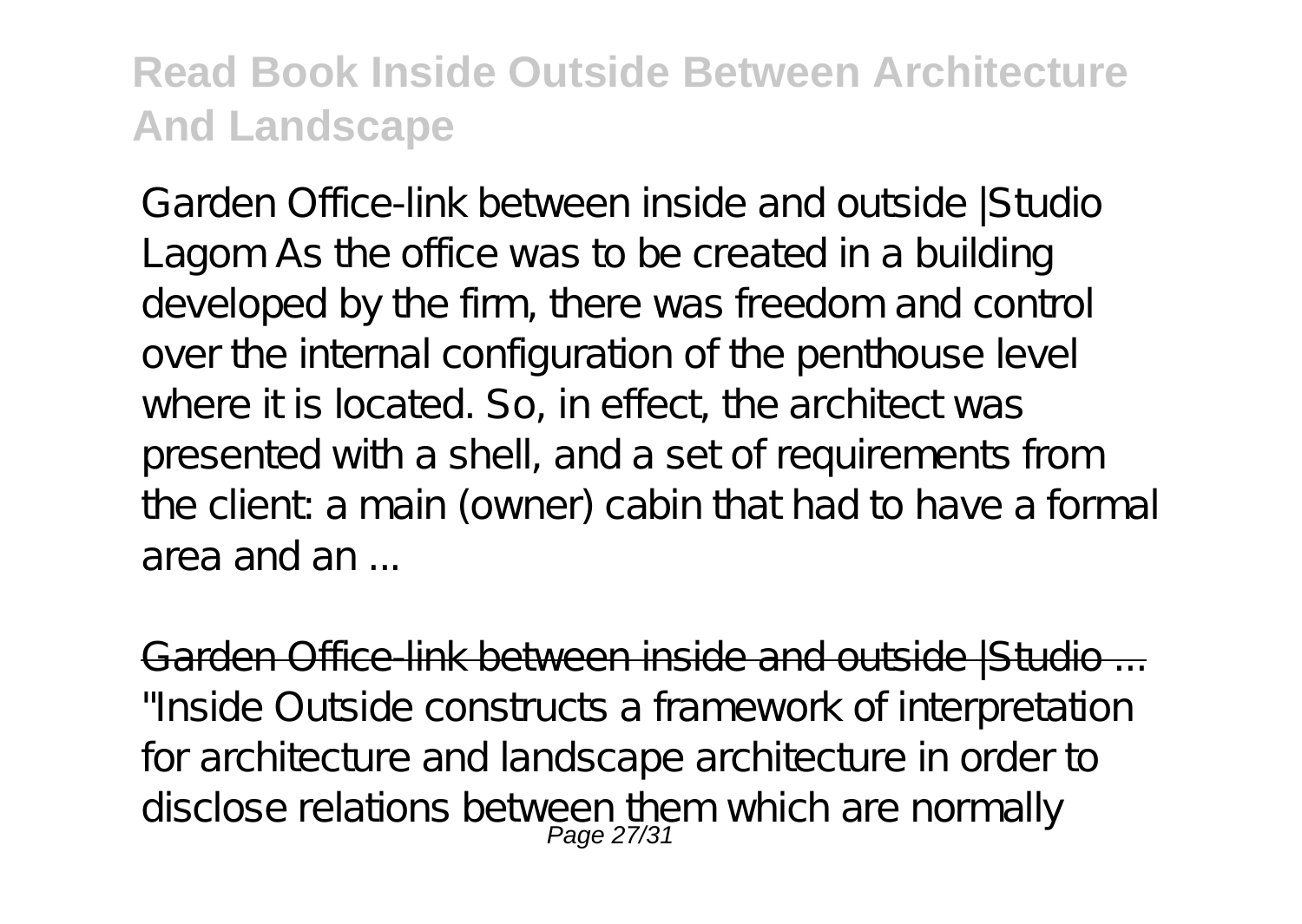overlooked. Five operations - reciprocity, materiality, threshold, insertion, and infrastructure - each initiate an alternative way of looking at the construction and representation of relationships between architecture, landscape, city, and individuals.

 $\omega$ utside : between architecture and landsca  $f$  $R$ ook  $\ldots$ 

This is a residence consisting of an inside house and outside house. It is also a proposal of architecture of a new relationship between internal and external. Because the site is an irregular...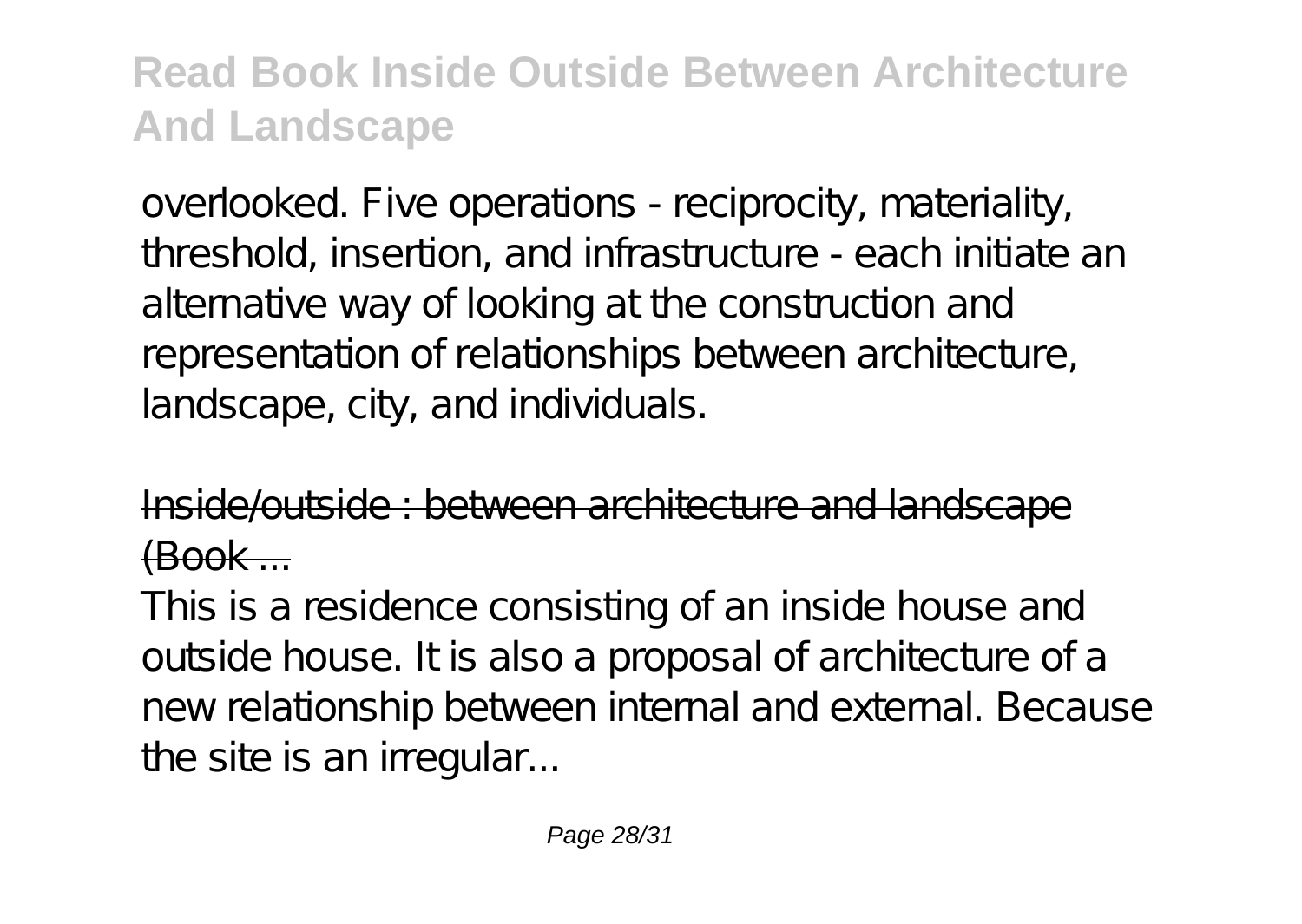#### Inside House & Outside House / Takeshi Hosaka Architects ...

"The primary materials can be wood, stone, or metal, but the various methods of dissolving the boundary between exterior and interior are what allow residents to experience the full potential of ...

#### How to Beautifully Blend Indoor and Outdoor Living Spaces ...

Called Inside Out, the home for a couple and two cats has an enclosed core of bedrooms and living rooms, surrounded by an outer shell with a quadrilateral plan. Apertures in the outside allow rain,...<br>Page 29/31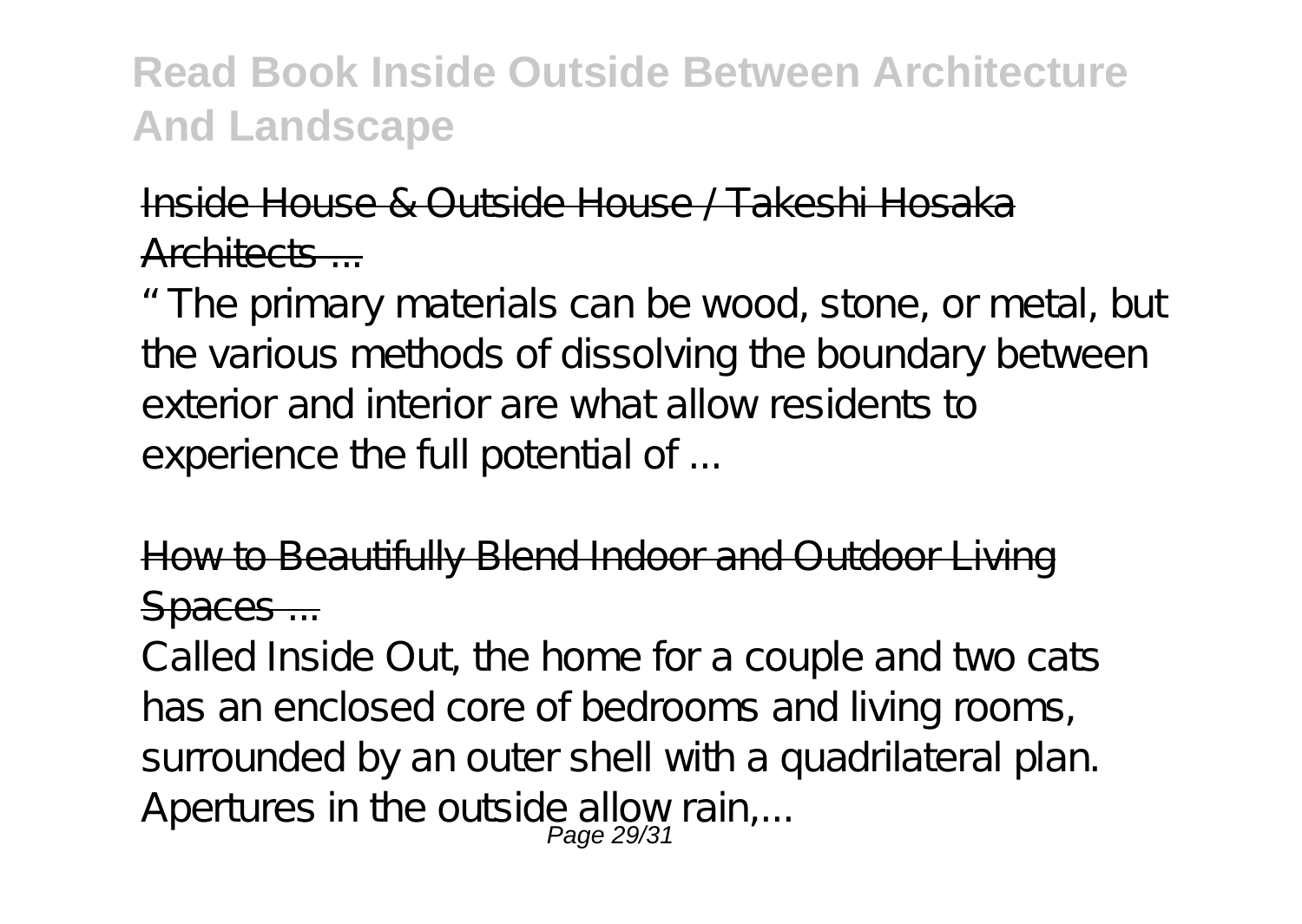Inside Out by Takeshi Hosaka Architects | Dezeen Mid-doors: The zone between inside and outside that could change building design Mid-door spaces offer protection from the elements but allow in more sunlight and allow more temperature fluctuation...

Mid-doors: The zone between inside and outsid  $\epsilon$ ould  $\epsilon$ 

Blurring the Lines Between Inside and Out This Wimberley home was an architect's dream job. With nearly 6,000 square feet of house to take advantage of the 270-degree panoramic Hill Country view, architect